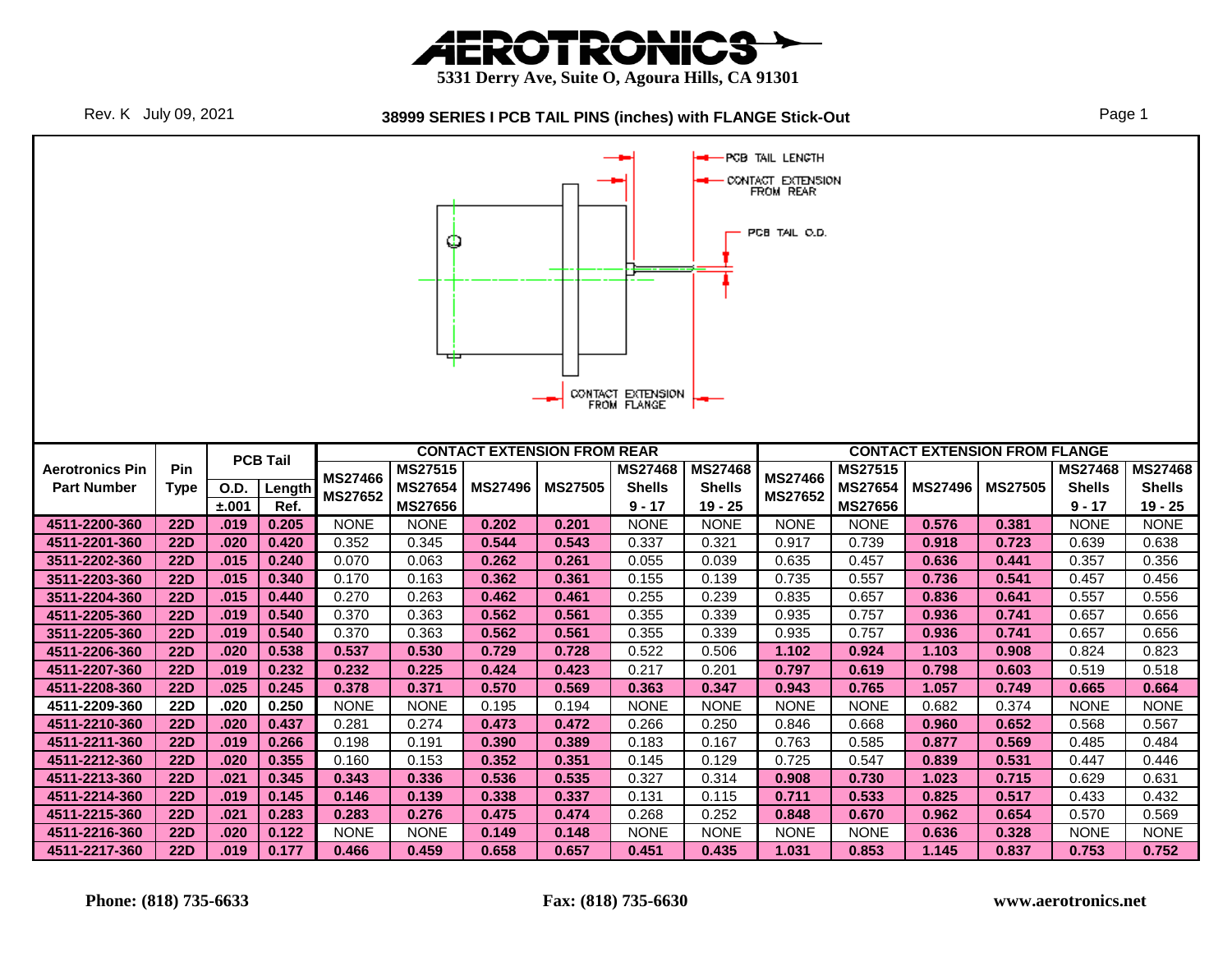

Rev. K July 09, 2021

|                        |             |             |                 |                |                | <b>CONTACT EXTENSION FROM REAR</b> |                |                |                |                |                |                | <b>CONTACT EXTENSION FROM FLANGE</b> |                |                |
|------------------------|-------------|-------------|-----------------|----------------|----------------|------------------------------------|----------------|----------------|----------------|----------------|----------------|----------------|--------------------------------------|----------------|----------------|
| <b>Aerotronics Pin</b> | Pin         |             | <b>PCB Tail</b> |                | <b>MS27515</b> |                                    |                | <b>MS27468</b> | <b>MS27468</b> |                | <b>MS27515</b> |                |                                      | <b>MS27468</b> | <b>MS27468</b> |
| <b>Part Number</b>     | <b>Type</b> | <b>O.D.</b> | Length          | <b>MS27466</b> | <b>MS27654</b> | <b>MS27496</b>                     | <b>MS27505</b> | <b>Shells</b>  | <b>Shells</b>  | <b>MS27466</b> | <b>MS27654</b> | <b>MS27496</b> | <b>MS27505</b>                       | <b>Shells</b>  | <b>Shells</b>  |
|                        |             | ±.001       | Ref.            | MS27652        | <b>MS27656</b> |                                    |                | $9 - 17$       | $19 - 25$      | MS27652        | MS27656        |                |                                      | $9 - 17$       | $19 - 25$      |
| 4511-2218-360          | <b>22D</b>  | .019        | 0.336           | 0.365          | 0.358          | 0.577                              | 0.556          | 0.350          | 0.334          | 0.930          | 0.752          | 0.951          | 0.736                                | 0.652          | 0.651          |
| 4511-2220-360          | <b>22D</b>  | .019        | 0.276           | 0.287          | 0.280          | 0.479                              | 0.478          | 0.272          | 0.256          | 0.852          | 0.674          | 0.853          | 0.658                                | 0.574          | 0.573          |
| 4511-2221-360          | <b>22D</b>  | .020        | 0.283           | 1.052          | 1.045          | 1.244                              | 1.243          | 1.037          | 1.021          | 1.617          | 1.439          | 1.618          | 1.423                                | 1.339          | 1.338          |
| 4511-2223-360          | <b>22D</b>  | .025        | 0.365           | 0.473          | 0.466          | 0.665                              | 0.664          | 0.458          | 0.442          | 1.038          | 0.860          | 1.039          | 0.844                                | 0.760          | 0.759          |
| 4511-2225-360          | <b>22D</b>  | .019        | 0.492           | 0.426          | 0.419          | 0.618                              | 0.617          | 0.411          | 0.395          | 0.991          | 0.813          | 0.992          | 0.797                                | 0.713          | 0.712          |
| 4511-2226-360          | <b>22D</b>  | .024        | 0.114           | <b>NONE</b>    | <b>NONE</b>    | 0.130                              | 0.129          | <b>NONE</b>    | <b>NONE</b>    | <b>NONE</b>    | <b>NONE</b>    | 0.504          | 0.309                                | <b>NONE</b>    | <b>NONE</b>    |
| 4511-2227-360          | <b>22D</b>  | .027        | 0.227           | 0.474          | 0.467          | 0.666                              | 0.665          | 0.459          | 0.443          | 1.039          | 0.861          | 1.040          | 0.845                                | 0.761          | 0.760          |
| 4511-2228-360          | <b>22D</b>  | .025        | 0.396           | 0.043          | 0.036          | 0.235                              | 0.234          | 0.028          | 0.012          | 0.608          | 0.430          | 0.609          | 0.414                                | 0.330          | 0.329          |
| 4511-2229-360          | <b>22D</b>  | .030        | 0.300           | 0.366          | 0.359          | 0.558                              | 0.557          | 0.351          | 0.335          | 0.931          | 0.753          | 0.932          | 0.737                                | 0.653          | 0.652          |
| 4511-2230-360          | <b>22D</b>  | .020        | 0.220           | 0.056          | 0.049          | 0.248                              | 0.247          | 0.041          | 0.025          | 0.621          | 0.443          | 0.622          | 0.427                                | 0.343          | 0.342          |
| 4511-2231-360          | <b>22D</b>  | .020        | 0.407           | 0.253          | 0.246          | 0.445                              | 0.444          | 0.238          | 0.222          | 0.818          | 0.640          | 0.819          | 0.624                                | 0.540          | 0.539          |
| 4511-2232-360          | <b>22D</b>  | .020        | 0.450           | 0.236          | 0.229          | 0.428                              | 0.427          | 0.221          | 0.205          | 0.801          | 0.623          | 0.802          | 0.607                                | 0.523          | 0.522          |
| 4511-2233-360          | 22D         | .020        | 0.440           | 0.224          | 0.217          | 0.416                              | 0.415          | 0.209          | 0.193          | 0.789          | 0.611          | 0.790          | 0.595                                | 0.511          | 0.510          |
| 4511-2234-360          | <b>22D</b>  | .020        | 0.277           | 0.123          | 0.116          | 0.315                              | 0.314          | 0.108          | 0.092          | 0.688          | 0.510          | 0.689          | 0.494                                | 0.410          | 0.409          |
| 4511-2235-360          | <b>22D</b>  | .019        | 0.211           | <b>NONE</b>    | <b>NONE</b>    | 0.207                              | 0.206          | <b>NONE</b>    | <b>NONE</b>    | <b>NONE</b>    | <b>NONE</b>    | 0.581          | 0.386                                | <b>NONE</b>    | <b>NONE</b>    |
| 4511-2236-360          | <b>22D</b>  | .019        | 0.180           | 0.181          | 0.174          | 0.373                              | 0.372          | 0.166          | 0.150          | 0.746          | 0.568          | 0.747          | 0.552                                | 0.468          | 0.467          |
| 4511-2237-360          | 22D         | .030        | 0.763           | 0.611          | 0.604          | 0.803                              | 0.802          | 0.596          | 0.580          | 1.176          | 0.998          | 1.177          | 0.982                                | 0.898          | 0.897          |
| 4511-2238-360          | <b>22D</b>  | .030        | 0.893           | 0.741          | 0.734          | 0.933                              | 0.932          | 0.726          | 0.710          | 1.306          | 1.128          | 1.307          | 1.112                                | 1.028          | 1.027          |
| 4511-2239-360          | <b>22D</b>  | .020        | 0.169           | 0.209          | 0.202          | 0.401                              | 0.400          | 0.194          | 0.178          | 0.774          | 0.596          | 0.775          | 0.580                                | 0.496          | 0.495          |
| 4511-2240-360          | <b>22D</b>  | .019        | 0.131           | <b>NONE</b>    | <b>NONE</b>    | 0.123                              | 0.122          | <b>NONE</b>    | <b>NONE</b>    | <b>NONE</b>    | <b>NONE</b>    | 0.497          | 0.302                                | <b>NONE</b>    | <b>NONE</b>    |
| 4511-2241-360          | <b>22D</b>  | .029        | 0.157           | 0.240          | 0.233          | 0.432                              | 0.431          | 0.225          | 0.209          | 0.805          | 0.627          | 0.806          | 0.611                                | 0.527          | 0.526          |
| 4511-2243-360          | <b>22D</b>  | .019        | 0.157           | 0.215          | 0.208          | 0.407                              | 0.406          | 0.200          | 0.184          | 0.780          | 0.602          | 0.781          | 0.586                                | 0.502          | 0.501          |
| 4511-2244-360          | <b>22D</b>  | .020        | 0.180           | 0.180          | 0.173          | 0.372                              | 0.371          | 0.165          | 0.149          | 0.745          | 0.567          | 0.746          | 0.551                                | 0.467          | 0.466          |
| 4511-2245-360          | <b>22D</b>  | .020        | 0.121           | 0.185          | 0.178          | 0.377                              | 0.376          | 0.170          | 0.154          | 0.750          | 0.572          | 0.751          | 0.556                                | 0.472          | 0.471          |
| 4511-2246-360          | <b>22D</b>  | .019        | 0.094           | 0.094          | 0.087          | 0.286                              | 0.285          | 0.079          | 0.063          | 0.659          | 0.481          | 0.660          | 0.465                                | 0.381          | 0.380          |
| 4511-2247-360          | <b>22D</b>  | .025        | 0.329           | 0.408          | 0.401          | 0.600                              | 0.599          | 0.393          | 0.377          | 0.973          | 0.795          | 0.974          | 0.779                                | 0.695          | 0.694          |
| 4511-2248-360          | <b>22D</b>  | .032        | 0.400           | 0.419          | 0.412          | 0.611                              | 0.610          | 0.404          | 0.388          | 0.984          | 0.806          | 0.985          | 0.790                                | 0.706          | 0.705          |
| 4511-2249-360          | <b>22D</b>  | .022        | 0.170           | 0.267          | 0.260          | 0.459                              | 0.458          | 0.252          | 0.236          | 0.832          | 0.654          | 0.833          | 0.638                                | 0.554          | 0.553          |
| 3511-2250-360          | <b>22D</b>  | .019        | 0.544           | 0.481          | 0.474          | 0.673                              | 0.672          | 0.466          | 0.450          | 1.046          | 0.868          | 1.047          | 0.852                                | 0.768          | 0.767          |
| 4511-2251-360          | <b>22D</b>  | .019        | 0.236           | 0.419          | 0.412          | 0.611                              | 0.610          | 0.404          | 0.388          | 0.984          | 0.806          | 0.985          | 0.790                                | 0.706          | 0.705          |
| 4511-2252-360          | <b>22D</b>  | .019        | 0.205           | 0.747          | 0.740          | 0.939                              | 0.938          | 0.732          | 0.716          | 1.312          | 1.134          | 1.313          | 1.118                                | 1.034          | 1.033          |
| 3511-2253-360          | <b>22D</b>  | .019        | 0.500           | 0.615          | 0.608          | 0.807                              | 0.806          | 0.600          | 0.584          | 1.180          | 1.002          | 1.181          | 0.986                                | 0.902          | 0.901          |
| 4511-2254-360          | <b>22D</b>  | .025        | 0.145           | 0.281          | 0.274          | 0.473                              | 0.472          | 0.266          | 0.250          | 0.846          | 0.668          | 0.847          | 0.652                                | 0.568          | 0.567          |
| 3511-2255-360          | <b>22D</b>  | .025        | 0.445           | 0.583          | 0.576          | 0.775                              | 0.774          | 0.568          | 0.552          | 1.148          | 0.970          | 1.149          | 0.954                                | 0.870          | 0.869          |
| 4511-2256-360          | <b>22D</b>  | .025        | 0.345           | 0.483          | 0.476          | 0.675                              | 0.674          | 0.468          | 0.452          | 1.048          | 0.870          | 1.049          | 0.854                                | 0.770          | 0.769          |
| 4511-2257-360          | 22D         | .029        | 0.118           | 0.364          | 0.357          | 0.556                              | 0.555          | 0.349          | 0.333          | 0.929          | 0.751          | 0.930          | 0.735                                | 0.651          | 0.650          |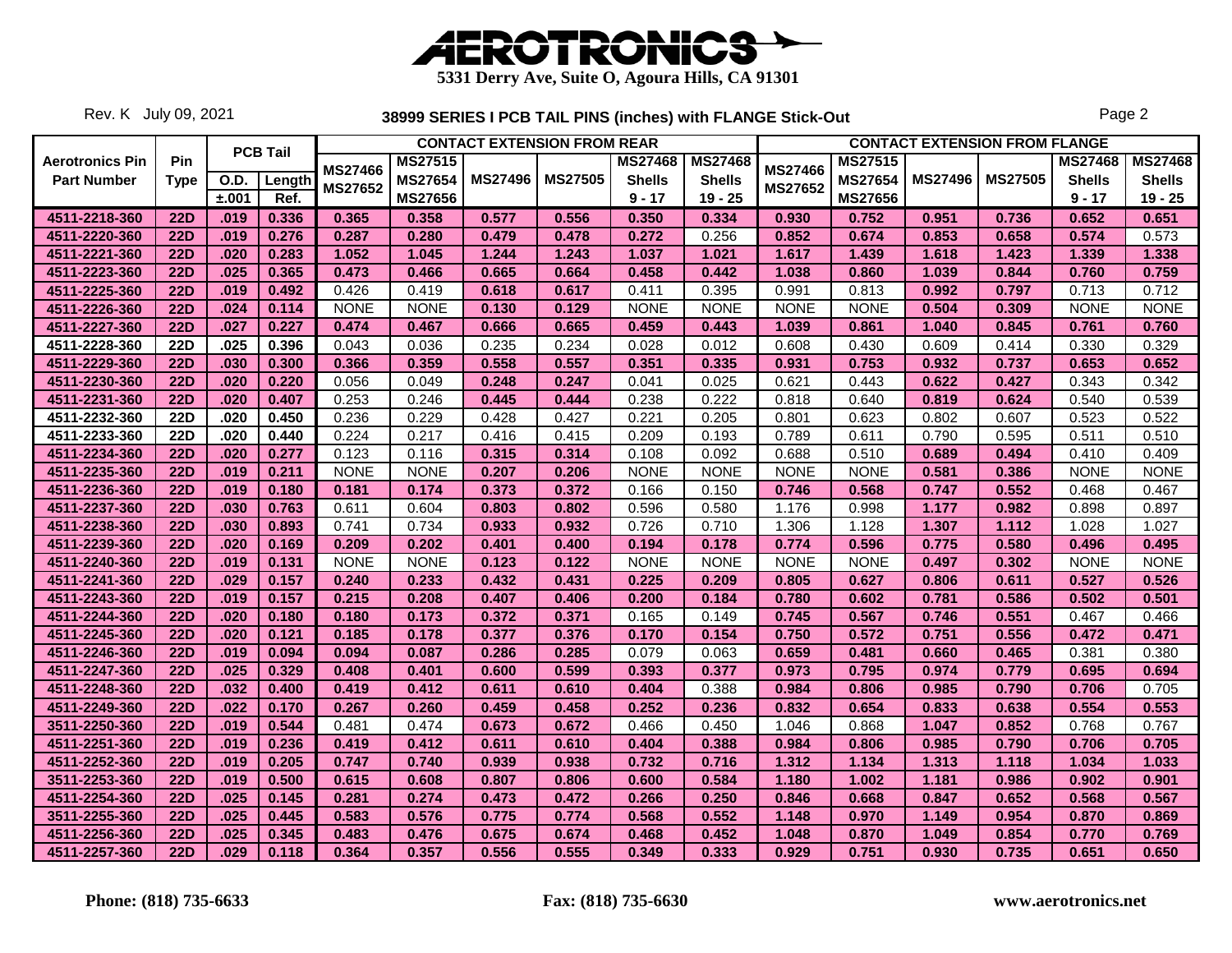

Rev. K July 09, 2021

|                        |             |             |                 |                |                |                | <b>CONTACT EXTENSION FROM REAR</b> |                |                |                |                |                | <b>CONTACT EXTENSION FROM FLANGE</b> |                |                |
|------------------------|-------------|-------------|-----------------|----------------|----------------|----------------|------------------------------------|----------------|----------------|----------------|----------------|----------------|--------------------------------------|----------------|----------------|
| <b>Aerotronics Pin</b> | Pin         |             | <b>PCB Tail</b> |                | <b>MS27515</b> |                |                                    | <b>MS27468</b> | <b>MS27468</b> |                | <b>MS27515</b> |                |                                      | <b>MS27468</b> | <b>MS27468</b> |
| <b>Part Number</b>     | <b>Type</b> | <b>O.D.</b> | Length          | <b>MS27466</b> | <b>MS27654</b> | <b>MS27496</b> | <b>MS27505</b>                     | <b>Shells</b>  | <b>Shells</b>  | <b>MS27466</b> | <b>MS27654</b> | <b>MS27496</b> | <b>MS27505</b>                       | <b>Shells</b>  | <b>Shells</b>  |
|                        |             | ±.001       | Ref.            | MS27652        | <b>MS27656</b> |                |                                    | $9 - 17$       | $19 - 25$      | <b>MS27652</b> | MS27656        |                |                                      | $9 - 17$       | $19 - 25$      |
| 3511-2258-360          | <b>22D</b>  | .025        | 0.545           | 0.679          | 0.672          | 0.871          | 0.870                              | 0.664          | 0.648          | 1.244          | 1.066          | 1.245          | 1.050                                | 0.966          | 0.965          |
| 3511-2259-360          | <b>22D</b>  | .031        | 0.762           | 0.611          | 0.604          | 0.803          | 0.802                              | 0.596          | 0.580          | 1.176          | 0.998          | 1.177          | 0.982                                | 0.898          | 0.897          |
| 3511-2260-360          | <b>22D</b>  | .025        | 0.515           | 0.279          | 0.272          | 0.471          | 0.470                              | 0.264          | 0.248          | 0.844          | 0.666          | 0.845          | 0.650                                | 0.566          | 0.565          |
| 4511-2261-360          | <b>22D</b>  | .030        | 0.148           | 0.338          | 0.331          | 0.530          | 0.529                              | 0.323          | 0.307          | 0.903          | 0.725          | 0.904          | 0.709                                | 0.625          | 0.624          |
| 4511-2262-360          | <b>22D</b>  | .025        | 0.137           | 0.308          | 0.301          | 0.500          | 0.499                              | 0.293          | 0.277          | 0.873          | 0.695          | 0.874          | 0.679                                | 0.595          | 0.594          |
| 4511-2263-360          | <b>22D</b>  | .019        | 0.251           | 0.571          | 0.564          | 0.763          | 0.762                              | 0.556          | 0.540          | 1.136          | 0.958          | 1.137          | 0.942                                | 0.858          | 0.857          |
| 4511-2264-360          | <b>22D</b>  | .019        | 0.267           | 0.115          | 0.108          | 0.307          | 0.306                              | 0.100          | 0.084          | 0.680          | 0.502          | 0.681          | 0.486                                | 0.402          | 0.401          |
| 4511-2265-360          | <b>22D</b>  | .019        | 0.410           | 0.419          | 0.412          | 0.611          | 0.610                              | 0.404          | 0.388          | 0.984          | 0.806          | 0.985          | 0.790                                | 0.706          | 0.705          |
| 4511-2266-360          | <b>22D</b>  | .019        | 0.345           | 0.195          | 0.188          | 0.387          | 0.386                              | 0.180          | 0.164          | 0.760          | 0.582          | 0.761          | 0.566                                | 0.482          | 0.481          |
| 4511-2267-360          | <b>22D</b>  | .019        | 0.430           | 0.280          | 0.273          | 0.472          | 0.471                              | 0.265          | 0.249          | 0.845          | 0.667          | 0.846          | 0.651                                | 0.567          | 0.566          |
| 4511-2268-360          | <b>22D</b>  | .019        | 0.152           | <b>NONE</b>    | <b>NONE</b>    | 0.172          | 0.171                              | <b>NONE</b>    | <b>NONE</b>    | <b>NONE</b>    | <b>NONE</b>    | 0.546          | 0.351                                | <b>NONE</b>    | <b>NONE</b>    |
| 4511-2269-360          | <b>22D</b>  | .019        | 0.157           | <b>NONE</b>    | <b>NONE</b>    | 0.062          | 0.061                              | <b>NONE</b>    | <b>NONE</b>    | <b>NONE</b>    | <b>NONE</b>    | 0.436          | 0.241                                | <b>NONE</b>    | <b>NONE</b>    |
| 4511-2270-360          | <b>22D</b>  | .019        | 0.165           | 0.337          | 0.330          | 0.529          | 0.528                              | 0.322          | 0.306          | 0.902          | 0.724          | 0.903          | 0.708                                | 0.624          | 0.623          |
| 4511-2271-360          | <b>22D</b>  | .025        | 0.630           | 0.766          | 0.759          | 0.958          | 0.957                              | 0.751          | 0.735          | 1.331          | 1.153          | 1.332          | 1.137                                | 1.053          | 1.052          |
| 3511-2272-360          | 22D         | .019        | 0.769           | 0.618          | 0.611          | 0.810          | 0.809                              | 0.603          | 0.587          | 1.183          | 1.005          | 1.184          | 0.989                                | 0.905          | 0.904          |
| 3511-2273-360          | <b>22D</b>  | .019        | 0.509           | 0.262          | 0.255          | 0.454          | 0.453                              | 0.247          | 0.231          | 0.827          | 0.649          | 0.828          | 0.633                                | 0.549          | 0.548          |
| 4511-2274-360          | <b>22D</b>  | .019        | 0.130           | <b>NONE</b>    | <b>NONE</b>    | 0.235          | 0.234                              | <b>NONE</b>    | <b>NONE</b>    | <b>NONE</b>    | <b>NONE</b>    | 0.609          | 0.414                                | <b>NONE</b>    | <b>NONE</b>    |
| 4511-2275-360          | 22D         | .019        | 0.200           | 0.268          | 0.261          | 0.460          | 0.459                              | 0.253          | 0.237          | 0.833          | 0.655          | 0.834          | 0.639                                | 0.555          | 0.554          |
| 4511-2276-360          | <b>22D</b>  | .019        | 0.360           | 0.373          | 0.366          | 0.565          | 0.564                              | 0.358          | 0.342          | 0.938          | 0.760          | 0.939          | 0.744                                | 0.660          | 0.659          |
| 4511-2278-360          | <b>22D</b>  | .019        | 0.240           | 0.259          | 0.252          | 0.451          | 0.450                              | 0.244          | 0.228          | 0.824          | 0.646          | 0.825          | 0.630                                | 0.546          | 0.545          |
| 4511-2279-360          | <b>22D</b>  | .026        | 0.182           | 0.163          | 0.156          | 0.355          | 0.354                              | 0.148          | 0.132          | 0.728          | 0.550          | 0.729          | 0.534                                | 0.450          | 0.449          |
| 3511-2280-360          | <b>22D</b>  | .019        | 0.578           | 0.511          | 0.504          | 0.703          | 0.702                              | 0.496          | 0.480          | 1.076          | 0.898          | 1.077          | 0.882                                | 0.798          | 0.797          |
| 3511-2281-360          | <b>22D</b>  | .019        | 0.522           | 0.455          | 0.448          | 0.647          | 0.646                              | 0.440          | 0.424          | 1.020          | 0.842          | 1.021          | 0.826                                | 0.742          | 0.741          |
| 4511-2282-360          | <b>22D</b>  | .019        | 0.240           | 0.235          | 0.228          | 0.427          | 0.426                              | 0.220          | 0.204          | 0.800          | 0.622          | 0.801          | 0.606                                | 0.522          | 0.521          |
| 4511-2283-360          | <b>22D</b>  | .019        | 0.407           | 0.252          | 0.245          | 0.444          | 0.443                              | 0.237          | 0.221          | 0.817          | 0.639          | 0.818          | 0.623                                | 0.539          | 0.538          |
| 4511-2284-360          | <b>22D</b>  | .019        | 0.205           | <b>NONE</b>    | <b>NONE</b>    | 0.232          | 0.231                              | <b>NONE</b>    | <b>NONE</b>    | <b>NONE</b>    | <b>NONE</b>    | 0.606          | 0.411                                | <b>NONE</b>    | <b>NONE</b>    |
| 4511-2285-360          | <b>22D</b>  | .019        | 0.205           | 0.890          | 0.883          | 1.082          | 1.081                              | 0.875          | 0.859          | 1.455          | 1.277          | 1.456          | 1.261                                | 1.177          | 1.176          |
| 4511-2286-360          | <b>22D</b>  | .019        | 0.324           | 1.247          | 1.240          | 1.439          | 1.438                              | 1.232          | 1.216          | 1.812          | 1.634          | 1.813          | 1.618                                | 1.534          | 1.533          |
| 4511-2287-360          | <b>22D</b>  | .019        | 0.411           | 0.256          | 0.249          | 0.448          | 0.447                              | 0.241          | 0.225          | 0.821          | 0.643          | 0.822          | 0.627                                | 0.543          | 0.542          |
| 4511-2288-360          | <b>22D</b>  | .019        | 0.240           | 0.235          | 0.228          | 0.427          | 0.426                              | 0.220          | 0.204          | 0.800          | 0.622          | 0.801          | 0.606                                | 0.522          | 0.521          |
| 3511-2289-360          | <b>22D</b>  | .019        | 0.513           | 0.993          | 0.986          | 1.185          | 1.184                              | 0.978          | 0.962          | 1.558          | 1.380          | 1.559          | 1.364                                | 1.280          | 1.279          |
| 4511-2290-360          | <b>22D</b>  | .019        | 0.140           | <b>NONE</b>    | <b>NONE</b>    | 0.137          | 0.136                              | <b>NONE</b>    | <b>NONE</b>    | <b>NONE</b>    | <b>NONE</b>    | 0.511          | 0.316                                | <b>NONE</b>    | <b>NONE</b>    |
| 4511-2291-360          | <b>22D</b>  | .019        | 0.200           | 0.075          | 0.068          | 0.267          | 0.266                              | 0.060          | 0.044          | 0.640          | 0.462          | 0.641          | 0.446                                | 0.362          | 0.361          |
| 4511-2292-360          | 22D         | .019        | 0.220           | <b>NONE</b>    | <b>NONE</b>    | 0.102          | 0.101                              | <b>NONE</b>    | <b>NONE</b>    | <b>NONE</b>    | <b>NONE</b>    | 0.476          | 0.281                                | <b>NONE</b>    | <b>NONE</b>    |
| 4511-2293-360          | <b>22D</b>  | .019        | 0.643           | 0.290          | 0.283          | 0.482          | 0.481                              | 0.275          | 0.259          | 0.855          | 0.677          | 0.856          | 0.661                                | 0.577          | 0.576          |
| 4511-2294-360          | 22D         | .019        | 0.292           | 0.225          | 0.218          | 0.417          | 0.416                              | 0.210          | 0.194          | 0.790          | 0.612          | 0.791          | 0.596                                | 0.512          | 0.511          |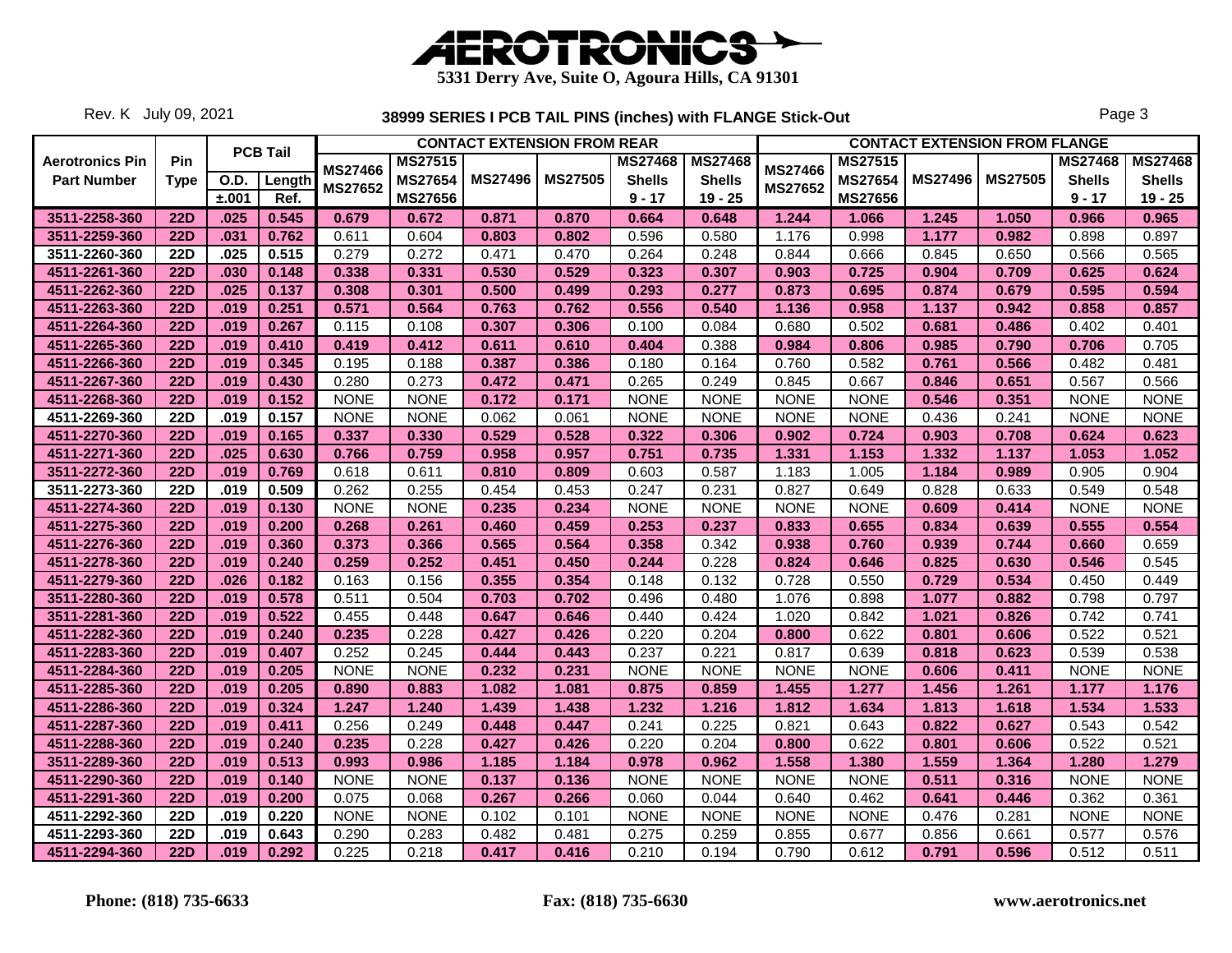

Rev. K July 09, 2021

|                        |             |             |                 |                |                |                | <b>CONTACT EXTENSION FROM REAR</b> |                |                |                |                |                | <b>CONTACT EXTENSION FROM FLANGE</b> |                |                |
|------------------------|-------------|-------------|-----------------|----------------|----------------|----------------|------------------------------------|----------------|----------------|----------------|----------------|----------------|--------------------------------------|----------------|----------------|
| <b>Aerotronics Pin</b> | Pin         |             | <b>PCB Tail</b> |                | <b>MS27515</b> |                |                                    | <b>MS27468</b> | <b>MS27468</b> |                | <b>MS27515</b> |                |                                      | <b>MS27468</b> | <b>MS27468</b> |
| <b>Part Number</b>     | <b>Type</b> | <b>O.D.</b> | Length          | <b>MS27466</b> | <b>MS27654</b> | <b>MS27496</b> | <b>MS27505</b>                     | <b>Shells</b>  | <b>Shells</b>  | <b>MS27466</b> | <b>MS27654</b> | <b>MS27496</b> | <b>MS27505</b>                       | <b>Shells</b>  | <b>Shells</b>  |
|                        |             | ±.001       | Ref.            | <b>MS27652</b> | MS27656        |                |                                    | $9 - 17$       | $19 - 25$      | MS27652        | MS27656        |                |                                      | $9 - 17$       | $19 - 25$      |
| 4511-2295-360          | <b>22D</b>  | .019        | 0.254           | 0.219          | 0.212          | 0.411          | 0.410                              | 0.204          | 0.188          | 0.784          | 0.606          | 0.785          | 0.590                                | 0.506          | 0.505          |
| 4511-2296-360          | <b>22D</b>  | .019        | 0.086           | 0.163          | 0.156          | 0.355          | 0.354                              | 0.148          | 0.132          | 0.728          | 0.550          | 0.729          | 0.534                                | 0.450          | 0.449          |
| 4511-2297-360          | <b>22D</b>  | .019        | 0.350           | 0.192          | 0.185          | 0.384          | 0.383                              | 0.177          | 0.161          | 0.757          | 0.579          | 0.758          | 0.563                                | 0.479          | 0.478          |
| 4511-2298-360          | <b>22D</b>  | .019        | 0.467           | 0.400          | 0.393          | 0.592          | 0.591                              | 0.385          | 0.369          | 0.965          | 0.787          | 0.966          | 0.771                                | 0.687          | 0.686          |
| 4511-2299-360          | <b>22D</b>  | .019        | 0.290           | 0.060          | 0.053          | 0.252          | 0.251                              | 0.045          | <b>NONE</b>    | 0.625          | 0.447          | 0.626          | 0.431                                | 0.347          | <b>NONE</b>    |
| 4511-2253B-360         | <b>22D</b>  | .030        | 0.250           | 0.262          | 0.255          | 0.454          | 0.453                              | 0.247          | 0.231          | 0.827          | 0.649          | 0.828          | 0.633                                | 0.549          | 0.548          |
| 4511-2254B-360         | <b>22D</b>  | .031        | 0.197           | 0.207          | 0.200          | 0.399          | 0.398                              | 0.192          | 0.176          | 0.772          | 0.594          | 0.773          | 0.578                                | 0.494          | 0.493          |
| 4511-2255B-360         | <b>22D</b>  | .019        | 0.170           | 0.325          | 0.318          | 0.517          | 0.516                              | 0.310          | 0.294          | 0.890          | 0.712          | 0.891          | 0.696                                | 0.612          | 0.611          |
| 4511-2256B-360         | <b>22D</b>  | .019        | 0.256           | 0.401          | 0.394          | 0.593          | 0.592                              | 0.386          | 0.370          | 0.966          | 0.788          | 0.967          | 0.772                                | 0.688          | 0.687          |
| 4511-2257B-360         | <b>22D</b>  | .019        | 0.310           | 0.305          | 0.298          | 0.497          | 0.496                              | 0.390          | 0.274          | 0.870          | 0.692          | 0.871          | 0.676                                | 0.692          | 0.591          |
| 4511-2258B-360         | <b>22D</b>  | .019        | 0.148           | 0.083          | 0.076          | 0.275          | 0.274                              | 0.068          | 0.052          | 0.648          | 0.470          | 0.649          | 0.454                                | 0.370          | 0.369          |
| 4511-2259B-360         | 22D         | .019        | 0.450           | 0.186          | 0.179          | 0.378          | 0.377                              | 0.171          | 0.155          | 0.751          | 0.573          | 0.752          | 0.557                                | 0.473          | 0.472          |
| 4511-2260B-360         | <b>22D</b>  | .019        | 0.470           | 0.315          | 0.308          | 0.507          | 0.506                              | 0.300          | 0.284          | 0.880          | 0.702          | 0.881          | 0.686                                | 0.602          | 0.601          |
| 4511-2261B-360         | <b>22D</b>  | .019        | 0.285           | 0.305          | 0.298          | 0.497          | 0.496                              | 0.290          | 0.274          | 0.870          | 0.692          | 0.871          | 0.676                                | 0.592          | 0.591          |
| 4511-2262B-360         | 22D         | .019        | 0.285           | 0.299          | 0.292          | 0.491          | 0.490                              | 0.284          | 0.268          | 0.864          | 0.686          | 0.865          | 0.670                                | 0.586          | 0.585          |
| 4511-2263B-360         | <b>22D</b>  | .019        | 0.265           | 0.198          | 0.191          | 0.390          | 0.389                              | 0.183          | 0.167          | 0.763          | 0.585          | 0.764          | 0.569                                | 0.485          | 0.484          |
| 4511-2264B-360         | <b>22D</b>  | .019        | 0.118           | 0.186          | 0.179          | 0.378          | 0.377                              | 0.171          | 0.155          | 0.751          | 0.573          | 0.752          | 0.557                                | 0.473          | 0.472          |
| 3511-2265B-360         | 22D         | .019        | 0.492           | 0.426          | 0.419          | 0.618          | 0.617                              | 0.411          | 0.395          | 0.991          | 0.813          | 0.992          | 0.797                                | 0.713          | 0.712          |
| 3511-2266B-360         | <b>22D</b>  | .019        | 0.573           | 0.507          | 0.500          | 0.699          | 0.698                              | 0.492          | 0.476          | 1.072          | 0.894          | 1.073          | 0.878                                | 0.794          | 0.793          |
| 3511-2267B-360         | <b>22D</b>  | .019        | 0.443           | 0.377          | 0.370          | 0.569          | 0.568                              | 0.362          | 0.346          | 0.942          | 0.764          | 0.943          | 0.748                                | 0.664          | 0.663          |
| 4511-2268B-360         | <b>22D</b>  | .019        | 0.355           | 0.867          | 0.860          | 1.059          | 1.058                              | 0.852          | 0.836          | 1.432          | 1.254          | 1.433          | 1.238                                | 1.154          | 1.153          |
| 4511-2269B-360         | 22D         | .019        | 0.315           | 0.160          | 0.153          | 0.352          | 0.351                              | 0.145          | 0.129          | 0.725          | 0.547          | 0.726          | 0.531                                | 0.447          | 0.446          |
| 4511-2270B-360         | <b>22D</b>  | .019        | 0.100           | 0.168          | 0.161          | 0.360          | 0.359                              | 0.153          | 0.137          | 0.733          | 0.555          | 0.734          | 0.539                                | 0.455          | 0.454          |
| 4511-2271B-360         | <b>22D</b>  | .019        | 0.285           | 0.285          | 0.278          | 0.477          | 0.476                              | 0.270          | 0.254          | 0.850          | 0.672          | 0.851          | 0.656                                | 0.572          | 0.571          |
| 4511-2272B-360         | <b>22D</b>  | .019        | 0.598           | 0.465          | 0.458          | 0.657          | 0.656                              | 0.450          | 0.434          | 1.030          | 0.852          | 1.031          | 0.836                                | 0.752          | 0.751          |
| 4511-2273B-360         | <b>22D</b>  | .019        | 0.125           | <b>NONE</b>    | <b>NONE</b>    | 0.072          | 0.071                              | <b>NONE</b>    | <b>NONE</b>    | <b>NONE</b>    | <b>NONE</b>    | 0.446          | 0.251                                | <b>NONE</b>    | <b>NONE</b>    |
| 4511-2274B-360         | <b>22D</b>  | .019        | 0.446           | 0.295          | 0.288          | 0.487          | 0.486                              | 0.280          | 0.264          | 0.860          | 0.682          | 0.861          | 0.666                                | 0.582          | 0.581          |
| 4511-2275B-360         | <b>22D</b>  | .019        | 0.465           | 0.310          | 0.303          | 0.502          | 0.501                              | 0.295          | 0.279          | 0.875          | 0.697          | 0.876          | 0.681                                | 0.597          | 0.596          |
| 4511-2276B-360         | <b>22D</b>  | .019        | 0.438           | 0.555          | 0.548          | 0.747          | 0.746                              | 0.540          | 0.524          | 1.120          | 0.942          | 1.121          | 0.926                                | 0.842          | 0.841          |
| 4511-2277B-360         | <b>22D</b>  | .019        | 0.745           | 1.218          | 1.211          | 1.410          | 1.409                              | 1.203          | 1.187          | 1.783          | 1.605          | 1.784          | 1.589                                | 1.505          | 1.504          |
| 4511-2278B-360         | <b>22D</b>  | .019        | 0.426           | 0.271          | 0.264          | 0.463          | 0.462                              | 0.256          | 0.240          | 0.836          | 0.658          | 0.837          | 0.642                                | 0.558          | 0.557          |
| 4511-2279B-360         | <b>22D</b>  | .019        | 0.391           | 0.324          | 0.317          | 0.516          | 0.515                              | 0.309          | 0.293          | 0.889          | 0.711          | 0.890          | 0.695                                | 0.611          | 0.610          |
| 4511-2281B-360         | <b>22D</b>  | .019        | 0.208           | 0.211          | 0.204          | 0.403          | 0.402                              | 0.196          | 0.180          | 0.776          | 0.598          | 0.777          | 0.582                                | 0.498          | 0.497          |
| 4511-2282B-360         | <b>22D</b>  | .019        | 0.157           | 0.482          | 0.475          | 0.674          | 0.673                              | 0.467          | 0.451          | 1.047          | 0.869          | 1.048          | 0.853                                | 0.769          | 0.768          |
| 4511-2283B-360         | <b>22D</b>  | .019        | 0.187           | 0.120          | 0.113          | 0.312          | 0.311                              | 0.105          | 0.089          | 0.685          | 0.507          | 0.686          | 0.491                                | 0.407          | 0.406          |
| 4511-2284B-360         | <b>22D</b>  | .019        | 0.316           | 0.126          | 0.119          | 0.318          | 0.317                              | 0.111          | 0.095          | 0.691          | 0.513          | 0.692          | 0.497                                | 0.413          | 0.412          |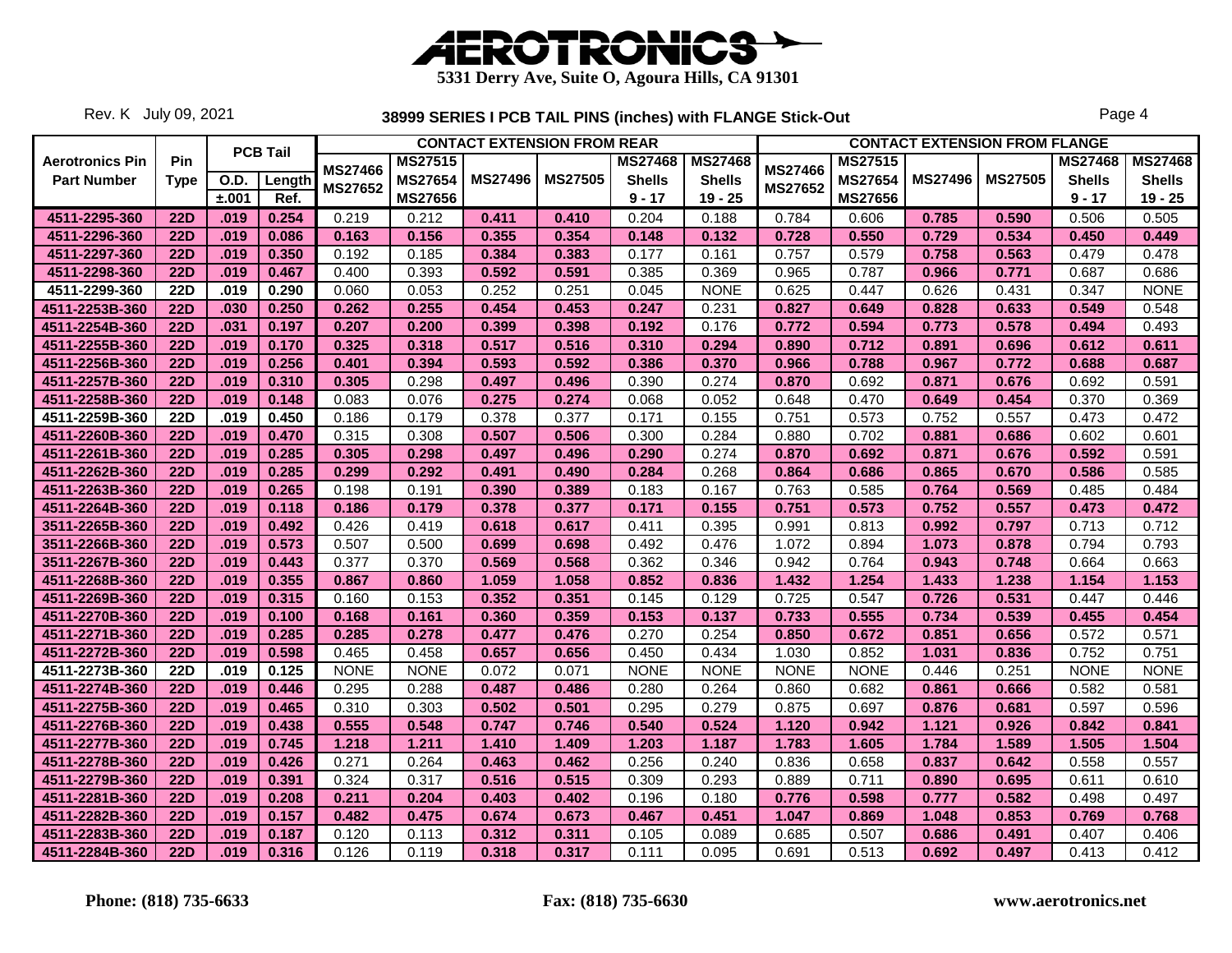

Rev. K July 09, 2021

|                        |             |             |                 |                |                | <b>CONTACT EXTENSION FROM REAR</b> |                |                |                |                |                |                | <b>CONTACT EXTENSION FROM FLANGE</b> |                |                |
|------------------------|-------------|-------------|-----------------|----------------|----------------|------------------------------------|----------------|----------------|----------------|----------------|----------------|----------------|--------------------------------------|----------------|----------------|
| <b>Aerotronics Pin</b> | Pin         |             | <b>PCB Tail</b> |                | <b>MS27515</b> |                                    |                | <b>MS27468</b> | <b>MS27468</b> |                | <b>MS27515</b> |                |                                      | <b>MS27468</b> | <b>MS27468</b> |
| <b>Part Number</b>     | <b>Type</b> | <b>O.D.</b> | Length          | <b>MS27466</b> | <b>MS27654</b> | <b>MS27496</b>                     | <b>MS27505</b> | <b>Shells</b>  | <b>Shells</b>  | <b>MS27466</b> | <b>MS27654</b> | <b>MS27496</b> | <b>MS27505</b>                       | <b>Shells</b>  | <b>Shells</b>  |
|                        |             | ±.001       | Ref.            | <b>MS27652</b> | MS27656        |                                    |                | $9 - 17$       | $19 - 25$      | <b>MS27652</b> | MS27656        |                |                                      | $9 - 17$       | $19 - 25$      |
| 4511-2285B-360         | <b>22D</b>  | .019        | 0.194           | 0.376          | 0.369          | 0.568                              | 0.567          | 0.361          | 0.345          | 0.941          | 0.763          | 0.942          | 0.747                                | 0.663          | 0.662          |
| 4511-2286B-360         | <b>22D</b>  | .019        | 0.192           | 0.405          | 0.398          | 0.597                              | 0.596          | 0.390          | 0.374          | 0.970          | 0.792          | 0.971          | 0.776                                | 0.692          | 0.691          |
| 4511-2287B-360         | <b>22D</b>  | .019        | 0.420           | 0.353          | 0.346          | 0.545                              | 0.544          | 0.338          | 0.322          | 0.918          | 0.740          | 0.919          | 0.724                                | 0.640          | 0.639          |
| 4511-2288B-360         | <b>22D</b>  | .019        | 0.122           | <b>NONE</b>    | <b>NONE</b>    | 0.149                              | 0.148          | <b>NONE</b>    | <b>NONE</b>    | <b>NONE</b>    | <b>NONE</b>    | 0.523          | 0.328                                | <b>NONE</b>    | <b>NONE</b>    |
| 4511-2289B-360         | <b>22D</b>  | .019        | 0.250           | 0.570          | 0.563          | 0.762                              | 0.761          | 0.555          | 0.539          | 1.135          | 0.957          | 1.136          | 0.941                                | 0.857          | 0.856          |
| 4511-2290B-360         | <b>22D</b>  | .019        | 0.223           | 0.058          | 0.051          | 0.250                              | 0.249          | 0.043          | <b>NONE</b>    | 0.623          | 0.445          | 0.624          | 0.429                                | 0.345          | <b>NONE</b>    |
| 4511-2291B-360         | <b>22D</b>  | .019        | 0.294           | <b>NONE</b>    | <b>NONE</b>    | 0.132                              | 0.131          | <b>NONE</b>    | <b>NONE</b>    | <b>NONE</b>    | <b>NONE</b>    | 0.506          | 0.311                                | <b>NONE</b>    | <b>NONE</b>    |
| 4511-2292B-360         | <b>22D</b>  | .019        | 0.394           | <b>NONE</b>    | <b>NONE</b>    | 0.232                              | 0.231          | <b>NONE</b>    | <b>NONE</b>    | <b>NONE</b>    | <b>NONE</b>    | 0.606          | 0.411                                | <b>NONE</b>    | <b>NONE</b>    |
| 4511-2293B-360         | <b>22D</b>  | .019        | 0.100           | 0.170          | 0.163          | 0.362                              | 0.361          | 0.155          | 0.139          | 0.735          | 0.557          | 0.736          | 0.541                                | 0.457          | 0.456          |
| 4511-2294B-360         | <b>22D</b>  | .019        | 0.430           | 0.360          | 0.353          | 0.552                              | 0.551          | 0.345          | 0.329          | 0.925          | 0.747          | 0.926          | 0.731                                | 0.647          | 0.646          |
| 4511-2295B-360         | <b>22D</b>  | .019        | 0.227           | 0.227          | 0.220          | 0.419                              | 0.418          | 0.212          | 0.196          | 0.792          | 0.614          | 0.793          | 0.598                                | 0.514          | 0.513          |
| 4511-2296B-360         | <b>22D</b>  | .019        | 0.295           | <b>NONE</b>    | <b>NONE</b>    | 0.197                              | 0.196          | <b>NONE</b>    | <b>NONE</b>    | <b>NONE</b>    | <b>NONE</b>    | 0.571          | 0.376                                | <b>NONE</b>    | <b>NONE</b>    |
| 4511-2297B-360         | <b>22D</b>  | .019        | 0.512           | 0.445          | 0.438          | 0.637                              | 0.636          | 0.430          | 0.414          | 1.010          | 0.832          | 1.011          | 0.816                                | 0.732          | 0.731          |
| 4511-2298B-360         | <b>22D</b>  | .019        | 0.284           | 0.214          | 0.207          | 0.406                              | 0.405          | 0.199          | 0.183          | 0.779          | 0.601          | 0.780          | 0.585                                | 0.501          | 0.500          |
| 4511-2299B-360         | 22D         | .019        | 0.342           | 0.343          | 0.336          | 0.535                              | 0.534          | 0.328          | 0.312          | 0.908          | 0.730          | 0.909          | 0.714                                | 0.630          | 0.629          |
| 4511-2200-361          | <b>22M</b>  | .020        | 0.450           | 0.225          | 0.218          | 0.417                              | 0.416          | 0.210          | 0.194          | 0.790          | 0.612          | 0.791          | 0.596                                | 0.512          | 0.511          |
| 4511-2201-361          | <b>22M</b>  | .022        | 0.187           | 0.322          | 0.315          | 0.514                              | 0.513          | 0.307          | 0.291          | 0.887          | 0.709          | 0.888          | 0.693                                | 0.609          | 0.608          |
| 3511-2202-361          | <b>22M</b>  | .019        | 0.570           | 0.528          | 0.521          | 0.720                              | 0.719          | 0.513          | 0.497          | 1.093          | 0.915          | 1.094          | 0.899                                | 0.815          | 0.814          |
| 4511-2202-361          | <b>22M</b>  | .019        | 0.570           | 0.528          | 0.521          | 0.720                              | 0.719          | 0.513          | 0.497          | 1.093          | 0.915          | 1.094          | 0.899                                | 0.815          | 0.814          |
| 1511-2203-361          | <b>22M</b>  | .019        | 0.378           | 0.234          | 0.227          | 0.426                              | 0.425          | 0.219          | 0.203          | 0.799          | 0.621          | 0.800          | 0.605                                | 0.521          | 0.520          |
| 3511-2203-361          | <b>22M</b>  | .019        | 0.378           | 0.234          | 0.227          | 0.426                              | 0.425          | 0.219          | 0.203          | 0.799          | 0.621          | 0.800          | 0.605                                | 0.521          | 0.520          |
| 4511-2203-361          | <b>22M</b>  | .019        | 0.378           | 0.234          | 0.227          | 0.426                              | 0.425          | 0.219          | 0.203          | 0.799          | 0.621          | 0.800          | 0.605                                | 0.521          | 0.520          |
| 4511-2204-361          | <b>22M</b>  | .019        | 0.305           | 0.927          | 0.920          | 1.119                              | 1.118          | 0.912          | 0.896          | 1.492          | 1.314          | 1.493          | 1.298                                | 1.214          | 1.213          |
| 4511-2205-361          | <b>22M</b>  | .019        | 0.305           | 0.065          | 0.058          | 0.257                              | 0.256          | 0.050          | 0.034          | 0.630          | 0.452          | 0.631          | 0.436                                | 0.352          | 0.351          |
| 1511-2206-361          | <b>22M</b>  | .019        | 0.489           | 0.346          | 0.339          | 0.538                              | 0.537          | 0.331          | 0.315          | 0.911          | 0.733          | 0.912          | 0.717                                | 0.633          | 0.632          |
| 3511-2206-361          | <b>22M</b>  | .019        | 0.489           | 0.346          | 0.339          | 0.538                              | 0.537          | 0.331          | 0.315          | 0.911          | 0.733          | 0.912          | 0.717                                | 0.633          | 0.632          |
| 4511-2206-361          | <b>22M</b>  | .019        | 0.489           | 0.346          | 0.339          | 0.538                              | 0.537          | 0.331          | 0.315          | 0.911          | 0.733          | 0.912          | 0.717                                | 0.633          | 0.632          |
| 3511-2207-361          | <b>22M</b>  | .019        | 0.764           | 0.697          | 0.690          | 0.889                              | 0.888          | 0.682          | 0.666          | 1.262          | 1.084          | 1.263          | 1.068                                | 0.984          | 0.983          |
| 4511-2207-361          | <b>22M</b>  | .019        | 0.764           | 0.697          | 0.690          | 0.889                              | 0.888          | 0.682          | 0.666          | 1.262          | 1.084          | 1.263          | 1.068                                | 0.984          | 0.983          |
| 4511-2208-361          | <b>22M</b>  | .019        | 0.200           | 0.075          | 0.068          | 0.267                              | 0.266          | 0.060          | 0.044          | 0.640          | 0.462          | 0.641          | 0.446                                | 0.362          | 0.361          |
| 4511-2209-361          | <b>22M</b>  | .026        | 0.393           | <b>NONE</b>    | <b>NONE</b>    | 0.231                              | 0.230          | <b>NONE</b>    | <b>NONE</b>    | <b>NONE</b>    | <b>NONE</b>    | 0.605          | 0.410                                | <b>NONE</b>    | <b>NONE</b>    |
| 4511-2210-361          | <b>22M</b>  | .019        | 0.154           | <b>NONE</b>    | <b>NONE</b>    | 0.062                              | 0.061          | <b>NONE</b>    | <b>NONE</b>    | <b>NONE</b>    | <b>NONE</b>    | 0.436          | 0.241                                | <b>NONE</b>    | <b>NONE</b>    |
| 3511-2211-361          | <b>22M</b>  | .019        | 0.300           | 0.106          | 0.099          | 0.298                              | 0.297          | 0.091          | 0.075          | 0.671          | 0.493          | 0.672          | 0.477                                | 0.393          | 0.392          |
| 4511-2211-361          | <b>22M</b>  | .019        | 0.300           | 0.106          | 0.099          | 0.298                              | 0.297          | 0.091          | 0.075          | 0.671          | 0.493          | 0.672          | 0.477                                | 0.393          | 0.392          |
| 3511-2212-361          | <b>22M</b>  | .020        | 0.352           | 0.159          | 0.152          | 0.351                              | 0.350          | 0.144          | 0.128          | 0.724          | 0.546          | 0.725          | 0.530                                | 0.446          | 0.445          |
| 4511-2213-361          | <b>22M</b>  | .019        | 0.444           | 0.295          | 0.288          | 0.487                              | 0.486          | 0.280          | 0.264          | 0.860          | 0.682          | 0.861          | 0.666                                | 0.582          | 0.581          |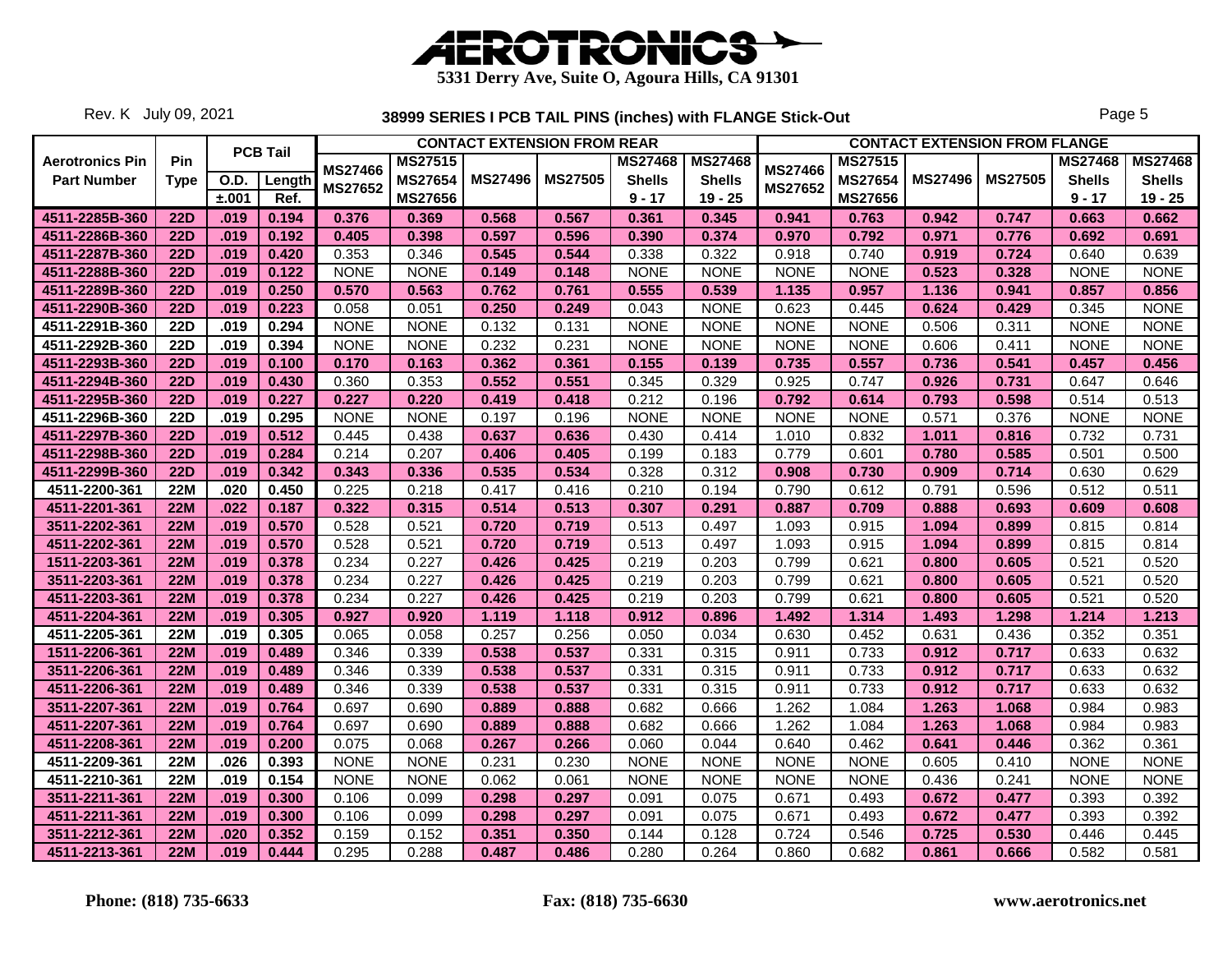

Rev. K July 09, 2021

|                        |             |             |                 |                |                | <b>CONTACT EXTENSION FROM REAR</b> |                |                |                |                |             |                | <b>CONTACT EXTENSION FROM FLANGE</b> |                |                |
|------------------------|-------------|-------------|-----------------|----------------|----------------|------------------------------------|----------------|----------------|----------------|----------------|-------------|----------------|--------------------------------------|----------------|----------------|
| <b>Aerotronics Pin</b> | <b>Pin</b>  |             | <b>PCB Tail</b> | <b>MS27466</b> | <b>MS27515</b> |                                    |                | <b>MS27468</b> | <b>MS27468</b> | <b>MS27466</b> | MS27515     |                |                                      | <b>MS27468</b> | <b>MS27468</b> |
| <b>Part Number</b>     | <b>Type</b> | <b>O.D.</b> | Length          | <b>MS27652</b> | <b>MS27654</b> | <b>MS27496</b>                     | <b>MS27505</b> | <b>Shells</b>  | <b>Shells</b>  | <b>MS27652</b> | MS27654     | <b>MS27496</b> | <b>MS27505</b>                       | <b>Shells</b>  | <b>Shells</b>  |
|                        |             | ±.001       | Ref.            |                | MS27656        |                                    |                | $9 - 17$       | $19 - 25$      |                | MS27656     |                |                                      | $9 - 17$       | $19 - 25$      |
| 4511-2214-361          | <b>22M</b>  | .019        | 0.090           | 0.335          | 0.328          | 0.527                              | 0.526          | 0.320          | 0.304          | 0.900          | 0.722       | 0.901          | 0.706                                | 0.622          | 0.621          |
| 4511-2215-361          | <b>22M</b>  | .019        | 0.161           | <b>NONE</b>    | <b>NONE</b>    | 0.208                              | 0.207          | <b>NONE</b>    | <b>NONE</b>    | <b>NONE</b>    | <b>NONE</b> | 0.582          | 0.387                                | <b>NONE</b>    | <b>NONE</b>    |
| 4511-2216-361          | 22M         | .019        | 0.352           | 0.200          | 0.193          | 0.392                              | 0.391          | 0.185          | 0.169          | 0.765          | 0.587       | 0.766          | 0.571                                | 0.487          | 0.486          |
| 4511-2217-361          | <b>22M</b>  | .019        | 0.118           | 0.187          | 0.180          | 0.379                              | 0.378          | 0.172          | 0.156          | 0.752          | 0.574       | 0.753          | 0.558                                | 0.474          | 0.473          |
| 4511-2218-361          | <b>22M</b>  | .019        | 0.138           | 0.207          | 0.200          | 0.399                              | 0.398          | 0.192          | 0.176          | 0.772          | 0.594       | 0.773          | 0.578                                | 0.494          | 0.493          |
| 4511-2219-361          | <b>22M</b>  | .019        | 0.157           | 0.226          | 0.219          | 0.418                              | 0.417          | 0.211          | 0.195          | 0.791          | 0.613       | 0.792          | 0.597                                | 0.513          | 0.512          |
| 4511-2221-361          | <b>22M</b>  | .019        | 0.177           | 0.246          | 0.239          | 0.438                              | 0.437          | 0.231          | 0.215          | 0.811          | 0.633       | 0.812          | 0.617                                | 0.533          | 0.532          |
| 4511-2223-361          | <b>22M</b>  | .019        | 0.197           | 0.266          | 0.259          | 0.458                              | 0.457          | 0.251          | 0.235          | 0.831          | 0.653       | 0.832          | 0.637                                | 0.553          | 0.552          |
| 4511-2225-361          | 22M         | .019        | 0.217           | 0.286          | 0.279          | 0.478                              | 0.477          | 0.271          | 0.255          | 0.851          | 0.673       | 0.852          | 0.657                                | 0.573          | 0.572          |
| 4511-2226-360          | <b>22M</b>  | .019        | 0.573           | 0.507          | 0.500          | 0.699                              | 0.698          | 0.492          | 0.476          | 1.072          | 0.894       | 1.073          | 0.878                                | 0.794          | 0.793          |
| 4511-2227-361          | <b>22M</b>  | .019        | 0.236           | 0.305          | 0.298          | 0.497                              | 0.496          | 0.290          | 0.274          | 0.870          | 0.692       | 0.871          | 0.676                                | 0.592          | 0.591          |
| 4511-2228-361          | <b>22M</b>  | .019        | 0.267           | 0.279          | 0.272          | 0.471                              | 0.470          | 0.264          | 0.248          | 0.844          | 0.666       | 0.845          | 0.650                                | 0.566          | 0.565          |
| 4511-2229-361          | <b>22M</b>  | .020        | 0.286           | 0.295          | 0.288          | 0.487                              | 0.486          | 0.280          | 0.264          | 0.860          | 0.682       | 0.861          | 0.666                                | 0.582          | 0.581          |
| 3591-2230-361          | <b>22M</b>  | .018        | 0.393           | <b>NONE</b>    | <b>NONE</b>    | 0.232                              | 0.231          | <b>NONE</b>    | <b>NONE</b>    | <b>NONE</b>    | <b>NONE</b> | 0.606          | 0.411                                | <b>NONE</b>    | <b>NONE</b>    |
| 3591-2231-361          | <b>22M</b>  | .018        | 0.643           | 0.320          | 0.283          | 0.482                              | 0.481          | 0.275          | 0.259          | 0.885          | 0.677       | 0.856          | 0.661                                | 0.577          | 0.576          |
| 3591-2232-361          | <b>22M</b>  | .018        | 0.293           | <b>NONE</b>    | <b>NONE</b>    | 0.132                              | 0.131          | <b>NONE</b>    | <b>NONE</b>    | <b>NONE</b>    | <b>NONE</b> | 0.506          | 0.311                                | <b>NONE</b>    | <b>NONE</b>    |
| 3591-2233-361          | 22M         | .025        | 0.393           | <b>NONE</b>    | <b>NONE</b>    | 0.232                              | 0.231          | <b>NONE</b>    | <b>NONE</b>    | <b>NONE</b>    | <b>NONE</b> | 0.606          | 0.411                                | <b>NONE</b>    | <b>NONE</b>    |
| 3591-2234-361          | <b>22M</b>  | .018        | 0.643           | 0.290          | 0.283          | 0.482                              | 0.481          | 0.275          | 0.259          | 0.855          | 0.677       | 0.856          | 0.661                                | 0.577          | 0.576          |
| 3591-2235-361          | <b>22M</b>  | .018        | 0.293           | <b>NONE</b>    | <b>NONE</b>    | 0.132                              | 0.131          | <b>NONE</b>    | <b>NONE</b>    | <b>NONE</b>    | <b>NONE</b> | 0.506          | 0.311                                | <b>NONE</b>    | <b>NONE</b>    |
| 3591-2236-361          | <b>22M</b>  | .025        | 0.393           | <b>NONE</b>    | <b>NONE</b>    | 0.232                              | 0.231          | <b>NONE</b>    | <b>NONE</b>    | <b>NONE</b>    | <b>NONE</b> | 0.606          | 0.411                                | <b>NONE</b>    | <b>NONE</b>    |
| 4511-2240-361          | <b>22M</b>  | .019        | 0.118           | 0.220          | 0.213          | 0.412                              | 0.411          | 0.205          | 0.189          | 0.785          | 0.607       | 0.786          | 0.591                                | 0.507          | 0.506          |
| 4511-2241-361          | <b>22M</b>  | .019        | 0.138           | 0.240          | 0.233          | 0.432                              | 0.431          | 0.225          | 0.209          | 0.805          | 0.627       | 0.806          | 0.611                                | 0.527          | 0.526          |
| 4511-2242-361          | 22M         | .019        | 0.157           | 0.259          | 0.252          | 0.451                              | 0.450          | 0.244          | 0.228          | 0.824          | 0.646       | 0.825          | 0.630                                | 0.546          | 0.545          |
| 4511-2243-361          | <b>22M</b>  | .019        | 0.177           | 0.279          | 0.272          | 0.471                              | 0.470          | 0.264          | 0.248          | 0.844          | 0.666       | 0.845          | 0.650                                | 0.566          | 0.565          |
| 4511-2244-361          | <b>22M</b>  | .019        | 0.197           | 0.299          | 0.292          | 0.491                              | 0.490          | 0.284          | 0.268          | 0.864          | 0.686       | 0.865          | 0.670                                | 0.586          | 0.585          |
| 4511-2245-361          | <b>22M</b>  | .019        | 0.217           | 0.319          | 0.312          | 0.511                              | 0.510          | 0.304          | 0.288          | 0.884          | 0.706       | 0.885          | 0.690                                | 0.606          | 0.605          |
| 4511-2246-361          | <b>22M</b>  | .019        | 0.236           | 0.338          | 0.331          | 0.530                              | 0.529          | 0.323          | 0.307          | 0.903          | 0.725       | 0.904          | 0.709                                | 0.625          | 0.624          |
| 4511-2247-361          | 22M         | .020        | 0.769           | 0.616          | 0.609          | 0.808                              | 0.807          | 0.601          | 0.585          | 1.181          | 1.003       | 1.182          | 0.987                                | 0.903          | 0.902          |
| 4511-2248-361          | <b>22M</b>  | .019        | 0.318           | 0.468          | 0.461          | 0.660                              | 0.659          | 0.453          | 0.437          | 1.033          | 0.855       | 1.034          | 0.839                                | 0.755          | 0.754          |
| 4511-2249-361          | <b>22M</b>  | .019        | 0.413           | 0.353          | 0.346          | 0.545                              | 0.544          | 0.338          | 0.322          | 0.918          | 0.740       | 0.919          | 0.724                                | 0.640          | 0.639          |
| 1511-2250-361          | <b>22M</b>  | .019        | 0.502           | 0.262          | 0.255          | 0.454                              | 0.453          | 0.247          | 0.231          | 0.827          | 0.649       | 0.828          | 0.633                                | 0.549          | 0.548          |
| 3511-2250-361          | <b>22M</b>  | .019        | 0.502           | 0.262          | 0.255          | 0.454                              | 0.453          | 0.247          | 0.231          | 0.827          | 0.649       | 0.828          | 0.633                                | 0.549          | 0.548          |
| 4511-2251-361          | <b>22M</b>  | .019        | 0.266           | 0.122          | 0.115          | 0.314                              | 0.313          | 0.107          | 0.091          | 0.687          | 0.509       | 0.688          | 0.493                                | 0.409          | 0.408          |
| 4511-2252-361          | <b>22M</b>  | .019        | 0.233           | <b>NONE</b>    | <b>NONE</b>    | 0.185                              | 0.184          | <b>NONE</b>    | <b>NONE</b>    | <b>NONE</b>    | <b>NONE</b> | 0.559          | 0.364                                | <b>NONE</b>    | <b>NONE</b>    |
| 1511-2254-361          | <b>22M</b>  | .019        | 0.762           | 0.618          | 0.611          | 0.810                              | 0.809          | 0.603          | 0.587          | 1.183          | 1.005       | 1.184          | 0.989                                | 0.905          | 0.904          |
| 3511-2254-361          | 22M         | .019        | 0.762           | 0.618          | 0.611          | 0.810                              | 0.809          | 0.603          | 0.587          | 1.183          | 1.005       | 1.184          | 0.989                                | 0.905          | 0.904          |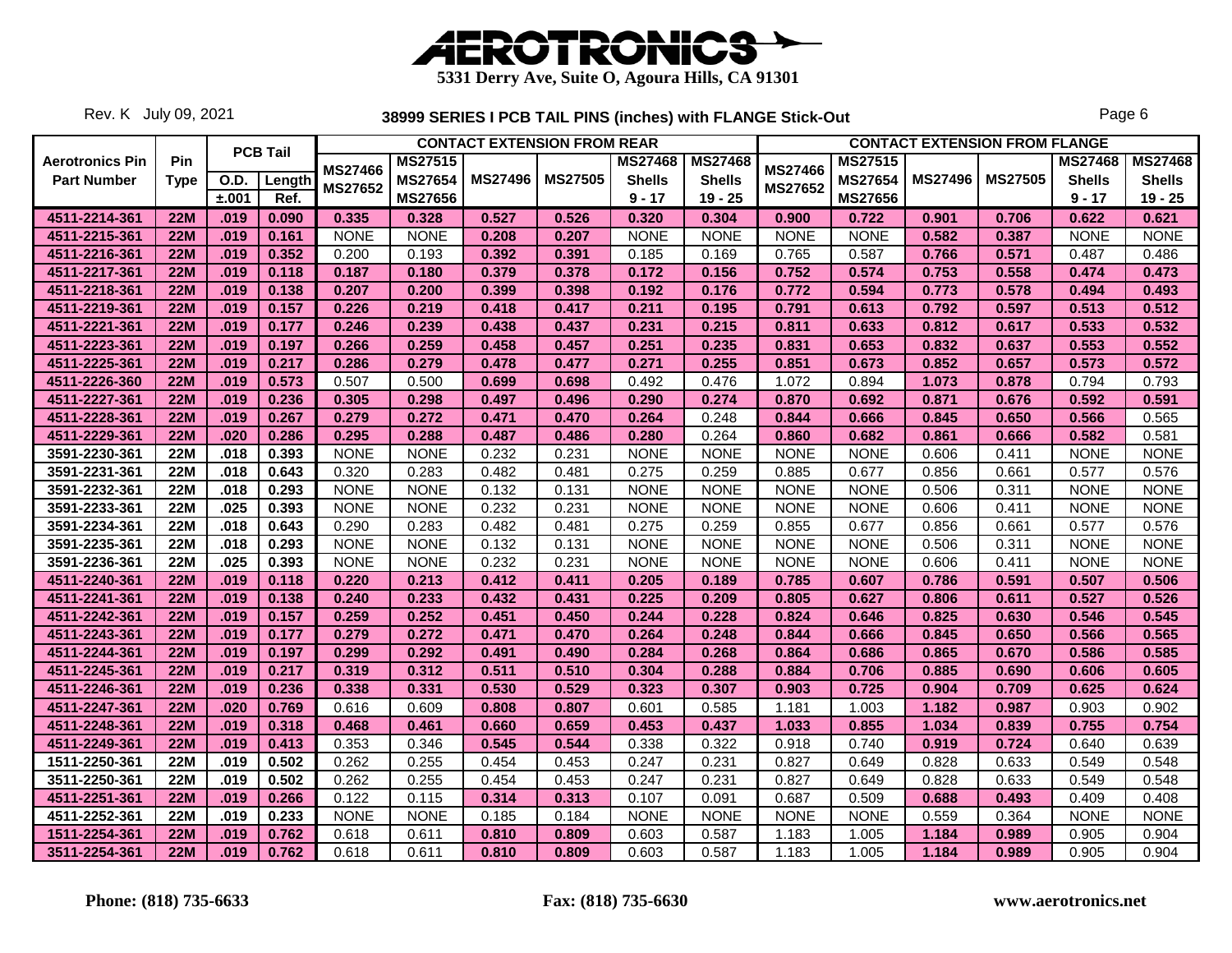

Rev. K July 09, 2021

|                        |             |             |                 |                |                |                | <b>CONTACT EXTENSION FROM REAR</b> |                |                |                |                |                | <b>CONTACT EXTENSION FROM FLANGE</b> |                |                |
|------------------------|-------------|-------------|-----------------|----------------|----------------|----------------|------------------------------------|----------------|----------------|----------------|----------------|----------------|--------------------------------------|----------------|----------------|
| <b>Aerotronics Pin</b> | <b>Pin</b>  |             | <b>PCB Tail</b> |                | <b>MS27515</b> |                |                                    | <b>MS27468</b> | <b>MS27468</b> |                | <b>MS27515</b> |                |                                      | <b>MS27468</b> | <b>MS27468</b> |
| <b>Part Number</b>     | <b>Type</b> | <b>O.D.</b> | Length          | <b>MS27466</b> | MS27654        | <b>MS27496</b> | <b>MS27505</b>                     | <b>Shells</b>  | <b>Shells</b>  | <b>MS27466</b> | MS27654        | <b>MS27496</b> | <b>MS27505</b>                       | <b>Shells</b>  | <b>Shells</b>  |
|                        |             | ±.001       | Ref.            | <b>MS27652</b> | <b>MS27656</b> |                |                                    | $9 - 17$       | $19 - 25$      | <b>MS27652</b> | <b>MS27656</b> |                |                                      | $9 - 17$       | $19 - 25$      |
| 4511-2255-361          | <b>22M</b>  | .019        | 0.216           | 0.156          | 0.149          | 0.348          | 0.347                              | 0.141          | 0.125          | 0.156          | 0.149          | 0.348          | 0.347                                | 0.141          | 0.125          |
| 4511-2256-361          | <b>22M</b>  | .019        | 0.161           | <b>NONE</b>    | <b>NONE</b>    | 0.208          | 0.207                              | <b>NONE</b>    | <b>NONE</b>    | <b>NONE</b>    | <b>NONE</b>    | 0.208          | 0.207                                | <b>NONE</b>    | <b>NONE</b>    |
| 4511-2257-361          | <b>22M</b>  | .019        | 0.148           | <b>NONE</b>    | <b>NONE</b>    | 0.126          | 0.125                              | <b>NONE</b>    | <b>NONE</b>    | <b>NONE</b>    | <b>NONE</b>    | 0.126          | 0.125                                | <b>NONE</b>    | <b>NONE</b>    |
| 4511-2258-361          | <b>22M</b>  | .019        | 0.283           | <b>NONE</b>    | <b>NONE</b>    | 0.064          | 0.063                              | <b>NONE</b>    | <b>NONE</b>    | <b>NONE</b>    | <b>NONE</b>    | 0.064          | 0.063                                | <b>NONE</b>    | <b>NONE</b>    |
| 3511-2259-361          | <b>22M</b>  | .019        | 0.564           | 0.497          | 0.490          | 0.689          | 0.688                              | 0.482          | 0.466          | 0.497          | 0.490          | 0.689          | 0.688                                | 0.482          | 0.466          |
| 4511-2260-361          | <b>22M</b>  | .029        | 0.280           | 0.261          | 0.254          | 0.453          | 0.452                              | 0.246          | 0.230          | 0.261          | 0.254          | 0.453          | 0.452                                | 0.246          | 0.230          |
| 4511-2261-361          | <b>22M</b>  | .019        | 0.152           | <b>NONE</b>    | <b>NONE</b>    | 0.172          | 0.171                              | <b>NONE</b>    | <b>NONE</b>    | <b>NONE</b>    | <b>NONE</b>    | 0.172          | 0.171                                | <b>NONE</b>    | <b>NONE</b>    |
| 4511-2262-361          | <b>22M</b>  | .019        | 0.250           | <b>NONE</b>    | <b>NONE</b>    | 0.195          | 0.194                              | <b>NONE</b>    | <b>NONE</b>    | <b>NONE</b>    | <b>NONE</b>    | 0.195          | 0.194                                | <b>NONE</b>    | <b>NONE</b>    |
| 4511-2263-361          | <b>22M</b>  | .019        | 0.236           | 0.167          | 0.160          | 0.359          | 0.358                              | 0.152          | 0.136          | 0.167          | 0.160          | 0.359          | 0.358                                | 0.152          | 0.136          |
| 4511-2264-361          | <b>22M</b>  | .019        | 0.268           | 0.418          | 0.411          | 0.610          | 0.609                              | 0.403          | 0.387          | 0.418          | 0.411          | 0.610          | 0.609                                | 0.403          | 0.387          |
| 4511-2265-361          | <b>22M</b>  | .019        | 0.290           | <b>NONE</b>    | <b>NONE</b>    | 0.235          | 0.234                              | <b>NONE</b>    | <b>NONE</b>    | <b>NONE</b>    | <b>NONE</b>    | 0.235          | 0.234                                | <b>NONE</b>    | <b>NONE</b>    |
| 3511-2266-361          | <b>22M</b>  | .019        | 0.631           | 0.480          | 0.473          | 0.672          | 0.671                              | 0.465          | 0.449          | 0.480          | 0.473          | 0.672          | 0.671                                | 0.465          | 0.449          |
| 4511-2267-361          | <b>22M</b>  | .019        | 0.188           | 0.260          | 0.253          | 0.452          | 0.451                              | 0.245          | 0.229          | 0.260          | 0.253          | 0.452          | 0.451                                | 0.245          | 0.229          |
| 4511-2268-361          | <b>22M</b>  | .019        | 0.330           | 0.263          | 0.256          | 0.455          | 0.454                              | 0.248          | 0.232          | 0.263          | 0.256          | 0.455          | 0.454                                | 0.248          | 0.232          |
| 4511-2269-361          | <b>22M</b>  | .019        | 0.223           | <b>NONE</b>    | <b>NONE</b>    | 0.175          | 0.174                              | <b>NONE</b>    | <b>NONE</b>    | <b>NONE</b>    | <b>NONE</b>    | 0.175          | 0.174                                | <b>NONE</b>    | <b>NONE</b>    |
| 4511-2000-363          | 20          | .025        | 0.297           | 0.236          | 0.229          | 0.428          | 0.427                              | 0.221          | 0.205          | 0.236          | 0.229          | 0.428          | 0.427                                | 0.221          | 0.205          |
| 4511-2001-363          | 20          | .026        | 0.200           | 0.321          | 0.314          | 0.513          | 0.512                              | 0.306          | 0.290          | 0.321          | 0.314          | 0.513          | 0.512                                | 0.306          | 0.290          |
| 1511-2002-363          | 20          | .019        | 0.432           | 0.353          | 0.346          | 0.545          | 0.544                              | 0.338          | 0.322          | 0.353          | 0.346          | 0.545          | 0.544                                | 0.338          | 0.322          |
| 4511-2002-363          | 20          | .019        | 0.435           | 0.353          | 0.346          | 0.545          | 0.544                              | 0.338          | 0.322          | 0.353          | 0.346          | 0.545          | 0.544                                | 0.338          | 0.322          |
| 4511-2003-363          | 20          | .019        | 0.136           | 0.148          | 0.141          | 0.340          | 0.339                              | 0.133          | 0.117          | 0.148          | 0.141          | 0.340          | 0.339                                | 0.133          | 0.117          |
| 4511-2004-363          | 20          | .020        | 0.250           | 0.295          | 0.288          | 0.487          | 0.486                              | 0.280          | 0.264          | 0.295          | 0.288          | 0.487          | 0.486                                | 0.280          | 0.264          |
| 4511-2005-363          | 20          | .019        | 0.225           | <b>NONE</b>    | <b>NONE</b>    | 0.147          | 0.146                              | <b>NONE</b>    | <b>NONE</b>    | <b>NONE</b>    | <b>NONE</b>    | 0.147          | 0.146                                | <b>NONE</b>    | <b>NONE</b>    |
| 4511-2006-363          | 20          | .019        | 0.300           | 0.218          | 0.211          | 0.410          | 0.409                              | 0.203          | 0.187          | 0.218          | 0.211          | 0.410          | 0.409                                | 0.203          | 0.187          |
| 4511-2007-363          | 20          | .025        | 0.377           | 0.154          | 0.147          | 0.346          | 0.345                              | 0.139          | 0.123          | 0.154          | 0.147          | 0.346          | 0.345                                | 0.139          | 0.123          |
| 4511-2008-363          | 20          | .025        | 0.343           | 0.065          | 0.058          | 0.257          | 0.256                              | 0.050          | <b>NONE</b>    | 0.065          | 0.058          | 0.257          | 0.256                                | 0.050          | <b>NONE</b>    |
| 4511-2009-363          | 20          | .025        | 0.401           | 0.156          | 0.149          | 0.348          | 0.347                              | 0.141          | 0.125          | 0.156          | 0.149          | 0.348          | 0.347                                | 0.141          | 0.125          |
| 3511-2010-363          | 20          | .019        | 0.085           | 0.225          | 0.218          | 0.417          | 0.416                              | 0.210          | 0.194          | 0.225          | 0.218          | 0.417          | 0.416                                | 0.210          | 0.194          |
| 1511-2011-363          | 20          | .019        | 0.406           | 0.227          | 0.220          | 0.419          | 0.418                              | 0.212          | 0.196          | 0.227          | 0.220          | 0.419          | 0.418                                | 0.212          | 0.196          |
| 1511-2012-363          | 20          | .019        | 0.410           | 0.143          | 0.136          | 0.335          | 0.334                              | 0.128          | 0.112          | 0.143          | 0.136          | 0.335          | 0.334                                | 0.128          | 0.112          |
| 4511-2013-363          | 20          | .019        | 0.335           | 0.065          | 0.058          | 0.257          | 0.256                              | 0.050          | <b>NONE</b>    | 0.065          | 0.058          | 0.257          | 0.256                                | 0.050          | <b>NONE</b>    |
| 4511-2014-363          | 20          | .019        | 0.135           | <b>NONE</b>    | <b>NONE</b>    | 0.057          | 0.056                              | <b>NONE</b>    | <b>NONE</b>    | <b>NONE</b>    | <b>NONE</b>    | 0.057          | 0.056                                | <b>NONE</b>    | <b>NONE</b>    |
| 1511-2015-363          | 20          | .019        | 0.934           | 0.664          | 0.657          | 0.856          | 0.855                              | 0.649          | 0.633          | 0.664          | 0.657          | 0.856          | 0.855                                | 0.649          | 0.633          |
| 4511-2016-363          | 20          | .019        | 0.200           | 0.075          | 0.068          | 0.267          | 0.266                              | 0.060          | 0.044          | 0.075          | 0.068          | 0.267          | 0.266                                | 0.060          | 0.044          |
| 4511-2017-363          | 20          | .019        | 0.481           | 0.218          | 0.211          | 0.410          | 0.409                              | 0.203          | 0.187          | 0.218          | 0.211          | 0.410          | 0.409                                | 0.203          | 0.187          |
| 4511-2018-363          | 20          | .019        | 0.342           | 0.260          | 0.253          | 0.452          | 0.451                              | 0.245          | 0.229          | 0.260          | 0.253          | 0.452          | 0.451                                | 0.245          | 0.229          |
| 4511-2021-363          | 20          | .020        | 0.250           | 0.171          | 0.164          | 0.363          | 0.362                              | 0.156          | 0.140          | 0.171          | 0.164          | 0.363          | 0.362                                | 0.156          | 0.140          |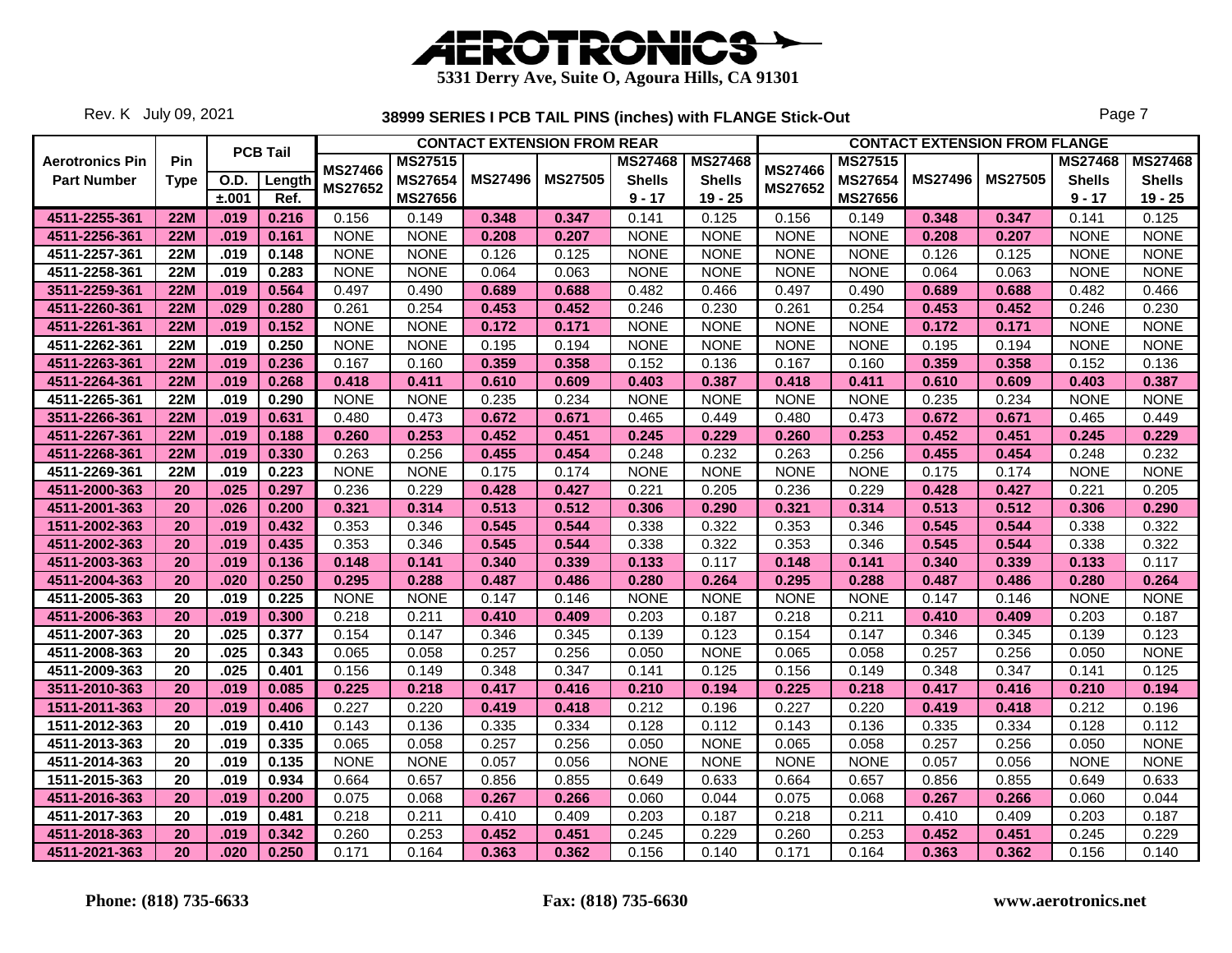

Rev. K July 09, 2021

|                        |             |             |                 |                |                |                | <b>CONTACT EXTENSION FROM REAR</b> |                |                |                |                |                | <b>CONTACT EXTENSION FROM FLANGE</b> |                |                |
|------------------------|-------------|-------------|-----------------|----------------|----------------|----------------|------------------------------------|----------------|----------------|----------------|----------------|----------------|--------------------------------------|----------------|----------------|
| <b>Aerotronics Pin</b> | Pin         |             | <b>PCB Tail</b> |                | <b>MS27515</b> |                |                                    | <b>MS27468</b> | <b>MS27468</b> |                | <b>MS27515</b> |                |                                      | <b>MS27468</b> | <b>MS27468</b> |
| <b>Part Number</b>     | <b>Type</b> | <b>O.D.</b> | Length          | <b>MS27466</b> | <b>MS27654</b> | <b>MS27496</b> | <b>MS27505</b>                     | <b>Shells</b>  | <b>Shells</b>  | <b>MS27466</b> | <b>MS27654</b> | <b>MS27496</b> | <b>MS27505</b>                       | <b>Shells</b>  | <b>Shells</b>  |
|                        |             | ±.001       | Ref.            | <b>MS27652</b> | MS27656        |                |                                    | $9 - 17$       | $19 - 25$      | MS27652        | MS27656        |                |                                      | $9 - 17$       | $19 - 25$      |
| 4511-2022-363          | 20          | .020        | 0.250           | 0.295          | 0.288          | 0.487          | 0.486                              | 0.280          | 0.264          | 0.295          | 0.288          | 0.487          | 0.486                                | 0.280          | 0.264          |
| 4511-2023-363          | 20          | .019        | 0.090           | 0.158          | 0.151          | 0.350          | 0.349                              | 0.143          | 0.127          | 0.158          | 0.151          | 0.350          | 0.349                                | 0.143          | 0.127          |
| 4511-2024-363          | 20          | .019        | 0.327           | 0.245          | 0.238          | 0.437          | 0.436                              | 0.230          | 0.214          | 0.245          | 0.238          | 0.437          | 0.436                                | 0.230          | 0.214          |
| 3511-2025-363          | 20          | .019        | 0.712           | 0.630          | 0.623          | 0.822          | 0.821                              | 0.615          | 0.599          | 0.630          | 0.623          | 0.822          | 0.821                                | 0.615          | 0.599          |
| 4511-2026-363          | 20          | .019        | 0.420           | 0.353          | 0.346          | 0.545          | 0.544                              | 0.338          | 0.322          | 0.353          | 0.346          | 0.545          | 0.544                                | 0.338          | 0.322          |
| 4511-2027-363          | 20          | .019        | 0.330           | 0.263          | 0.256          | 0.455          | 0.454                              | 0.248          | 0.232          | 0.263          | 0.256          | 0.455          | 0.454                                | 0.248          | 0.232          |
| 4511-2028-363          | 20          | .019        | 0.274           | 0.102          | 0.095          | 0.294          | 0.293                              | 0.087          | 0.071          | 0.102          | 0.095          | 0.294          | 0.293                                | 0.087          | 0.071          |
| 4511-2029-363          | 20          | .019        | 0.420           | 0.353          | 0.346          | 0.545          | 0.544                              | 0.338          | 0.322          | 0.353          | 0.346          | 0.545          | 0.544                                | 0.338          | 0.322          |
| 4511-2030-363          | 20          | .040        | 0.275           | 0.449          | 0.442          | 0.641          | 0.640                              | 0.434          | 0.418          | 0.449          | 0.442          | 0.641          | 0.640                                | 0.434          | 0.418          |
| 4511-2031-363          | 20          | .025        | 0.551           | 0.353          | 0.346          | 0.545          | 0.544                              | 0.338          | 0.322          | 0.353          | 0.346          | 0.545          | 0.544                                | 0.338          | 0.322          |
| 4511-2032-363          | 20          | .023        | 0.276           | 0.414          | 0.407          | 0.606          | 0.605                              | 0.399          | 0.383          | 0.414          | 0.407          | 0.606          | 0.605                                | 0.399          | 0.383          |
| 4511-2033-363          | 20          | .025        | 0.160           | 0.146          | 0.139          | 0.338          | 0.337                              | 0.131          | 0.115          | 0.146          | 0.139          | 0.338          | 0.337                                | 0.131          | 0.115          |
| 4511-2034-363          | 20          | .025        | 0.195           | 0.181          | 0.174          | 0.373          | 0.372                              | 0.166          | 0.150          | 0.181          | 0.174          | 0.373          | 0.372                                | 0.166          | 0.150          |
| 4511-2035-363          | 20          | .025        | 0.317           | 0.265          | 0.258          | 0.457          | 0.456                              | 0.250          | 0.234          | 0.265          | 0.258          | 0.457          | 0.456                                | 0.250          | 0.234          |
| 3511-2036-363          | 20          | .019        | 0.638           | 0.561          | 0.554          | 0.753          | 0.752                              | 0.546          | 0.530          | 0.561          | 0.554          | 0.753          | 0.752                                | 0.546          | 0.530          |
| 4511-2037-363          | 20          | .019        | 0.378           | 0.231          | 0.224          | 0.423          | 0.422                              | 0.216          | 0.200          | 0.231          | 0.224          | 0.423          | 0.422                                | 0.216          | 0.200          |
| 4511-2038-363          | 20          | .019        | 0.502           | 0.347          | 0.340          | 0.539          | 0.538                              | 0.332          | 0.316          | 0.347          | 0.340          | 0.539          | 0.538                                | 0.332          | 0.316          |
| 4511-2039-363          | 20          | .030        | 0.136           | 0.148          | 0.141          | 0.340          | 0.339                              | 0.133          | 0.117          | 0.148          | 0.141          | 0.340          | 0.339                                | 0.133          | 0.117          |
| 4511-2040-363          | 20          | .019        | 0.635           | 0.560          | 0.553          | 0.752          | 0.751                              | 0.545          | 0.529          | 0.560          | 0.553          | 0.752          | 0.751                                | 0.545          | 0.529          |
| 4511-2041-363          | 20          | .019        | 0.153           | 0.373          | 0.366          | 0.568          | 0.564                              | 0.358          | 0.342          | 0.373          | 0.366          | 0.568          | 0.564                                | 0.358          | 0.342          |
| 3511-2042-363          | 20          | .019        | 0.927           | 0.866          | 0.859          | 1.058          | 1.057                              | 0.851          | 0.835          | 0.866          | 0.859          | 1.058          | 1.057                                | 0.851          | 0.835          |
| 4511-2043-363          | 20          | .028        | 0.120           | 0.301          | 0.294          | 0.493          | 0.492                              | 0.286          | 0.270          | 0.301          | 0.294          | 0.493          | 0.492                                | 0.286          | 0.270          |
| 4511-2044-363          | 20          | .019        | 0.299           | 0.120          | 0.113          | 0.312          | 0.311                              | 0.105          | 0.089          | 0.120          | 0.113          | 0.312          | 0.311                                | 0.105          | 0.089          |
| 4511-2045-363          | 20          | .019        | 0.430           | 0.229          | 0.222          | 0.421          | 0.420                              | 0.214          | 0.198          | 0.229          | 0.222          | 0.421          | 0.420                                | 0.214          | 0.198          |
| 4511-2046-363          | 20          | .019        | 0.253           | <b>NONE</b>    | <b>NONE</b>    | 0.175          | 0.174                              | <b>NONE</b>    | <b>NONE</b>    | <b>NONE</b>    | <b>NONE</b>    | 0.175          | 0.174                                | <b>NONE</b>    | <b>NONE</b>    |
| 4511-2047-363          | 20          | .019        | 0.397           | 0.215          | 0.208          | 0.407          | 0.406                              | 0.200          | 0.184          | 0.215          | 0.208          | 0.407          | 0.406                                | 0.200          | 0.184          |
| 4511-2048-363          | 20          | .019        | 0.377           | 0.295          | 0.288          | 0.487          | 0.486                              | 0.280          | 0.264          | 0.295          | 0.288          | 0.487          | 0.486                                | 0.280          | 0.264          |
| 4511-2049-363          | 20          | .019        | 0.351           | 0.275          | 0.268          | 0.467          | 0.466                              | 0.260          | 0.244          | 0.275          | 0.268          | 0.467          | 0.466                                | 0.260          | 0.244          |
| 3511-2050-363          | 20          | .025        | 0.948           | 0.725          | 0.718          | 0.917          | 0.916                              | 0.710          | 0.694          | 0.725          | 0.718          | 0.917          | 0.916                                | 0.710          | 0.694          |
| 3511-2051-363          | 20          | .025        | 0.893           | 0.699          | 0.692          | 0.891          | 0.890                              | 0.684          | 0.668          | 0.699          | 0.692          | 0.891          | 0.890                                | 0.684          | 0.668          |
| 3511-2052-363          | 20          | .032        | 0.893           | 0.699          | 0.692          | 0.891          | 0.890                              | 0.684          | 0.668          | 0.699          | 0.692          | 0.891          | 0.890                                | 0.684          | 0.668          |
| 4511-2053-363          | 20          | .019        | 0.487           | 0.405          | 0.398          | 0.597          | 0.596                              | 0.390          | 0.374          | 0.405          | 0.398          | 0.597          | 0.596                                | 0.390          | 0.374          |
| 4511-2054-363          | 20          | .019        | 0.422           | 0.152          | 0.145          | 0.344          | 0.343                              | 0.137          | 0.121          | 0.152          | 0.145          | 0.344          | 0.343                                | 0.137          | 0.121          |
| 4511-2055-363          | 20          | .019        | 0.250           | 0.430          | 0.423          | 0.622          | 0.621                              | 0.415          | 0.399          | 0.430          | 0.423          | 0.622          | 0.621                                | 0.415          | 0.399          |
| 4511-2056-363          | 20          | .019        | 0.275           | <b>NONE</b>    | <b>NONE</b>    | 0.222          | 0.221                              | <b>NONE</b>    | <b>NONE</b>    | <b>NONE</b>    | <b>NONE</b>    | 0.222          | 0.221                                | <b>NONE</b>    | <b>NONE</b>    |
| 4511-2057-363          | 20          | .019        | 0.269           | 0.187          | 0.180          | 0.379          | 0.378                              | 0.172          | 0.156          | 0.187          | 0.180          | 0.379          | 0.378                                | 0.172          | 0.156          |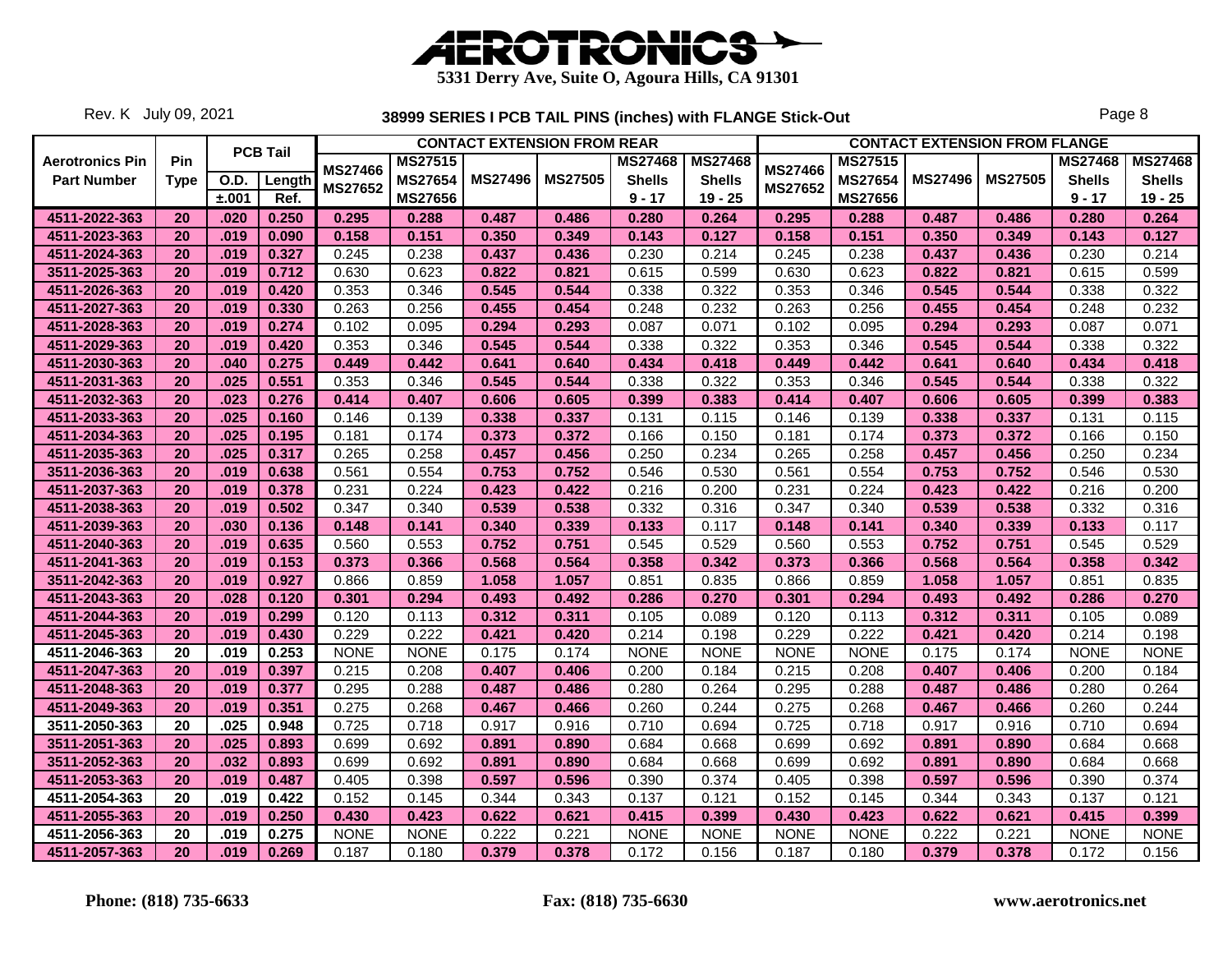

Rev. K July 09, 2021

|                        |                 |             |                 |                |                |                | <b>CONTACT EXTENSION FROM REAR</b> |                |                |                |                |                | <b>CONTACT EXTENSION FROM FLANGE</b> |                |                |
|------------------------|-----------------|-------------|-----------------|----------------|----------------|----------------|------------------------------------|----------------|----------------|----------------|----------------|----------------|--------------------------------------|----------------|----------------|
| <b>Aerotronics Pin</b> | Pin             |             | <b>PCB Tail</b> |                | <b>MS27515</b> |                |                                    | <b>MS27468</b> | <b>MS27468</b> |                | <b>MS27515</b> |                |                                      | <b>MS27468</b> | <b>MS27468</b> |
| <b>Part Number</b>     | <b>Type</b>     | <b>O.D.</b> | Length          | <b>MS27466</b> | <b>MS27654</b> | <b>MS27496</b> | <b>MS27505</b>                     | <b>Shells</b>  | <b>Shells</b>  | <b>MS27466</b> | <b>MS27654</b> | <b>MS27496</b> | <b>MS27505</b>                       | <b>Shells</b>  | <b>Shells</b>  |
|                        |                 | ±.001       | Ref.            | <b>MS27652</b> | MS27656        |                |                                    | $9 - 17$       | $19 - 25$      | <b>MS27652</b> | <b>MS27656</b> |                |                                      | $9 - 17$       | $19 - 25$      |
| 4511-2058-363          | 20              | .019        | 0.242           | <b>NONE</b>    | <b>NONE</b>    | 0.187          | 0.186                              | <b>NONE</b>    | <b>NONE</b>    | <b>NONE</b>    | <b>NONE</b>    | 0.561          | 0.366                                | <b>NONE</b>    | <b>NONE</b>    |
| 4511-2059-363          | 20              | .019        | 0.444           | 0.377          | 0.370          | 0.569          | 0.568                              | 0.362          | 0.346          | 0.942          | 0.764          | 0.943          | 0.748                                | 0.664          | 0.663          |
| 3511-2060-363          | 20              | .025        | 0.118           | 0.187          | 0.180          | 0.379          | 0.378                              | 0.172          | 0.156          | 0.752          | 0.574          | 0.753          | 0.558                                | 0.474          | 0.473          |
| 4511-2061-363          | 20              | .025        | 0.138           | 0.207          | 0.200          | 0.399          | 0.398                              | 0.192          | 0.176          | 0.772          | 0.594          | 0.773          | 0.578                                | 0.494          | 0.493          |
| 4511-2062-363          | 20              | .025        | 0.157           | 0.226          | 0.219          | 0.418          | 0.417                              | 0.211          | 0.195          | 0.791          | 0.613          | 0.792          | 0.597                                | 0.513          | 0.512          |
| 4511-2063-363          | 20              | .025        | 0.177           | 0.246          | 0.239          | 0.438          | 0.437                              | 0.231          | 0.215          | 0.811          | 0.633          | 0.812          | 0.617                                | 0.533          | 0.532          |
| 4511-2064-363          | 20              | .025        | 0.197           | 0.266          | 0.259          | 0.458          | 0.457                              | 0.251          | 0.235          | 0.831          | 0.653          | 0.832          | 0.637                                | 0.553          | 0.552          |
| 4511-2065-363          | 20              | .025        | 0.217           | 0.286          | 0.279          | 0.478          | 0.477                              | 0.271          | 0.255          | 0.851          | 0.673          | 0.852          | 0.657                                | 0.573          | 0.572          |
| 4511-2066-363          | 20              | .025        | 0.236           | 0.305          | 0.298          | 0.497          | 0.496                              | 0.290          | 0.274          | 0.870          | 0.692          | 0.871          | 0.676                                | 0.592          | 0.591          |
| 4511-2067-363          | 20              | .025        | 0.118           | 0.220          | 0.213          | 0.412          | 0.411                              | 0.205          | 0.189          | 0.785          | 0.607          | 0.786          | 0.591                                | 0.507          | 0.506          |
| 4511-2068-363          | 20              | .025        | 0.138           | 0.240          | 0.233          | 0.432          | 0.431                              | 0.225          | 0.209          | 0.805          | 0.627          | 0.806          | 0.611                                | 0.527          | 0.526          |
| 4511-2069-363          | 20              | .025        | 0.157           | 0.259          | 0.252          | 0.451          | 0.450                              | 0.244          | 0.228          | 0.824          | 0.646          | 0.825          | 0.630                                | 0.546          | 0.545          |
| 4511-2070-363          | 20              | .025        | 0.177           | 0.279          | 0.272          | 0.471          | 0.470                              | 0.264          | 0.248          | 0.844          | 0.666          | 0.845          | 0.650                                | 0.566          | 0.565          |
| 4511-2071-363          | 20              | .025        | 0.197           | 0.299          | 0.292          | 0.491          | 0.490                              | 0.284          | 0.268          | 0.864          | 0.686          | 0.865          | 0.670                                | 0.586          | 0.585          |
| 4511-2072-363          | 20              | .025        | 0.217           | 0.319          | 0.312          | 0.511          | 0.510                              | 0.304          | 0.288          | 0.884          | 0.706          | 0.885          | 0.690                                | 0.606          | 0.605          |
| 4511-2073-363          | 20              | .025        | 0.236           | 0.338          | 0.331          | 0.530          | 0.529                              | 0.323          | 0.307          | 0.903          | 0.725          | 0.904          | 0.709                                | 0.625          | 0.624          |
| 4511-2074-363          | 20              | .030        | 0.769           | 0.616          | 0.609          | 0.808          | 0.807                              | 0.601          | 0.585          | 1.181          | 1.003          | 1.182          | 0.987                                | 0.903          | 0.902          |
| 4511-2075-363          | 20              | .039        | 0.280           | 0.261          | 0.254          | 0.453          | 0.452                              | 0.246          | 0.230          | 0.826          | 0.648          | 0.827          | 0.632                                | 0.548          | 0.547          |
| 4511-2076-363          | 20              | .026        | 0.384           | 0.433          | 0.426          | 0.625          | 0.624                              | 0.418          | 0.402          | 0.998          | 0.820          | 0.999          | 0.804                                | 0.720          | 0.719          |
| 3511-2077-363          | 20              | .019        | 0.642           | 0.560          | 0.553          | 0.752          | 0.751                              | 0.545          | 0.529          | 1.125          | 0.947          | 1.126          | 0.931                                | 0.847          | 0.846          |
| 4511-2078-363          | 20              | .019        | 0.300           | 0.218          | 0.211          | 0.410          | 0.409                              | 0.203          | 0.187          | 0.783          | 0.605          | 0.784          | 0.589                                | 0.505          | 0.504          |
| 4511-2079-363          | 20              | .019        | 0.435           | 0.353          | 0.346          | 0.545          | 0.544                              | 0.388          | 0.322          | 0.918          | 0.740          | 0.919          | 0.724                                | 0.690          | 0.639          |
| 4511-2080-363          | 20              | .025        | 0.237           | <b>NONE</b>    | <b>NONE</b>    | 0.185          | 0.184                              | <b>NONE</b>    | <b>NONE</b>    | <b>NONE</b>    | <b>NONE</b>    | 0.559          | 0.364                                | <b>NONE</b>    | <b>NONE</b>    |
| 4511-2081-363          | 20              | .025        | 0.242           | 0.183          | 0.176          | 0.375          | 0.374                              | 0.168          | 0.152          | 0.748          | 0.570          | 0.749          | 0.554                                | 0.470          | 0.469          |
| 4511-2082-363          | 20              | .025        | 0.383           | 0.113          | 0.106          | 0.305          | 0.304                              | 0.098          | 0.082          | 0.678          | 0.500          | 0.679          | 0.484                                | 0.400          | 0.399          |
| 3511-2083-363          | 20              | .025        | 0.566           | 0.508          | 0.501          | 0.700          | 0.699                              | 0.493          | 0.477          | 1.073          | 0.895          | 1.074          | 0.879                                | 0.795          | 0.794          |
| 4511-2084-363          | 20              | .025        | 0.945           | 0.725          | 0.718          | 0.917          | 0.916                              | 0.710          | 0.694          | 1.290          | 1.112          | 1.291          | 1.096                                | 1.012          | 1.011          |
| 4511-2085-363          | 20              | .025        | 0.762           | 0.618          | 0.611          | 0.810          | 0.809                              | 0.603          | 0.587          | 1.183          | 1.005          | 1.184          | 0.989                                | 0.905          | 0.904          |
| 4511-2086-363          | 20              | .025        | 0.320           | 0.180          | 0.173          | 0.372          | 0.371                              | 0.165          | 0.149          | 0.745          | 0.567          | 0.746          | 0.551                                | 0.467          | 0.466          |
| 4511-2087-363          | 20              | .019        | 0.259           | <b>NONE</b>    | <b>NONE</b>    | 0.204          | 0.203                              | <b>NONE</b>    | <b>NONE</b>    | <b>NONE</b>    | <b>NONE</b>    | 0.578          | 0.383                                | <b>NONE</b>    | <b>NONE</b>    |
| 4511-2088-363          | 20              | .019        | 0.233           | 0.094          | 0.087          | 0.286          | 0.285                              | 0.079          | 0.063          | 0.659          | 0.481          | 0.660          | 0.465                                | 0.381          | 0.380          |
| 4511-2089-363          | 20              | .019        | 0.438           | 0.168          | 0.161          | 0.360          | 0.359                              | 0.153          | 0.137          | 0.733          | 0.555          | 0.734          | 0.539                                | 0.455          | 0.454          |
| 4511-2090-363          | 20              | .019        | 0.213           | 0.221          | 0.214          | 0.413          | 0.412                              | 0.206          | 0.190          | 0.786          | 0.608          | 0.787          | 0.592                                | 0.508          | 0.507          |
| 4511-2091-363          | 20              | .025        | 0.150           | 0.220          | 0.213          | 0.412          | 0.411                              | 0.205          | 0.189          | 0.785          | 0.607          | 0.786          | 0.591                                | 0.507          | 0.506          |
| 3511-2092-363          | 20              | .025        | 0.490           | 0.420          | 0.413          | 0.612          | 0.611                              | 0.405          | 0.389          | 0.985          | 0.807          | 0.986          | 0.791                                | 0.707          | 0.706          |
| 4511-2093-363          | $\overline{20}$ | .034        | 0.490           | 0.156          | 0.149          | 0.348          | 0.347                              | 0.141          | 0.125          | 0.721          | 0.543          | 0.722          | 0.527                                | 0.443          | 0.442          |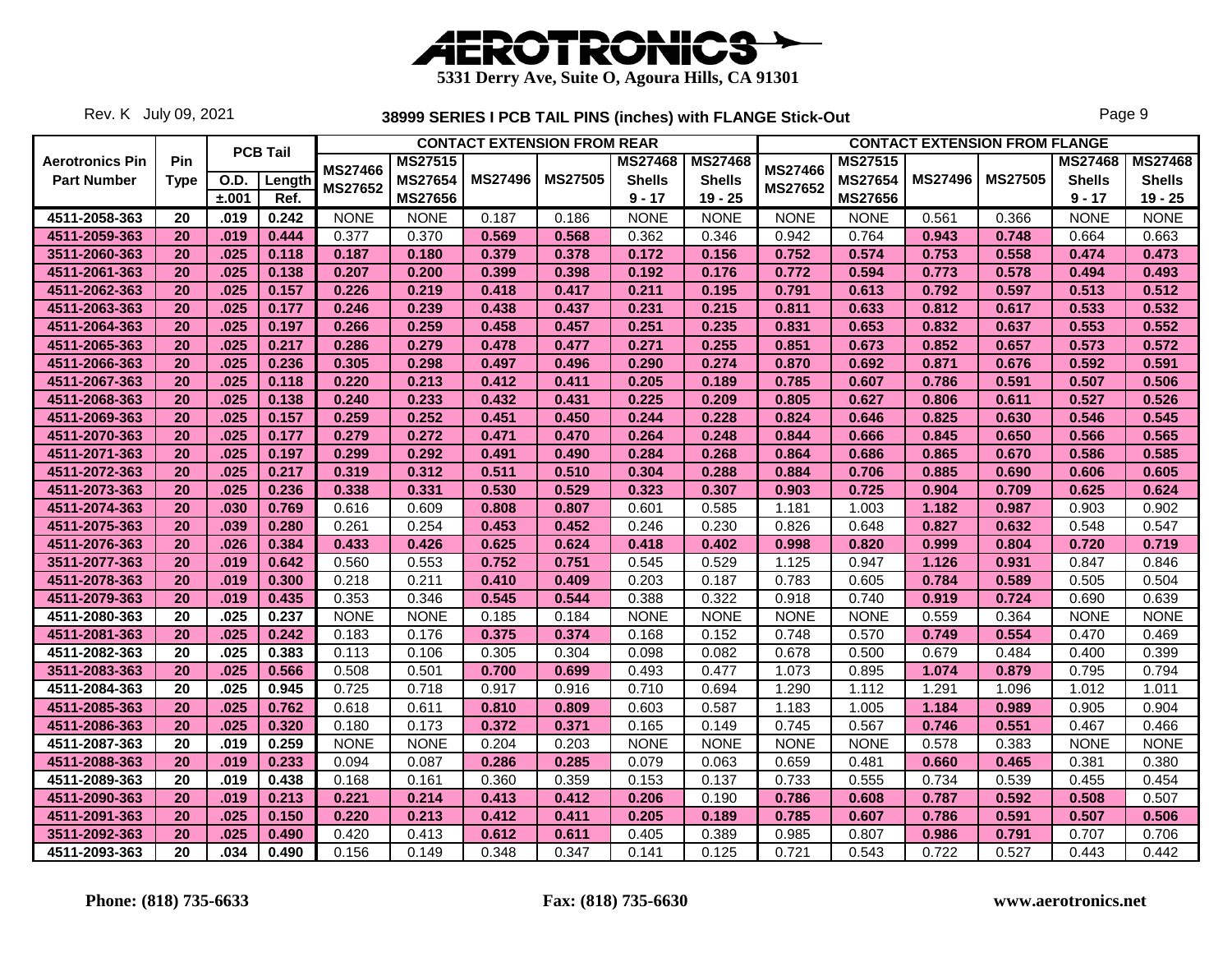

Rev. K July 09, 2021

|                        |             |             |                 |                |                | <b>CONTACT EXTENSION FROM REAR</b> |                |                |                |                |                |                | <b>CONTACT EXTENSION FROM FLANGE</b> |                |                |
|------------------------|-------------|-------------|-----------------|----------------|----------------|------------------------------------|----------------|----------------|----------------|----------------|----------------|----------------|--------------------------------------|----------------|----------------|
| <b>Aerotronics Pin</b> | Pin         |             | <b>PCB Tail</b> | <b>MS27466</b> | <b>MS27515</b> |                                    |                | <b>MS27468</b> | <b>MS27468</b> | <b>MS27466</b> | <b>MS27515</b> |                |                                      | <b>MS27468</b> | <b>MS27468</b> |
| <b>Part Number</b>     | <b>Type</b> | <b>O.D.</b> | Length          | MS27652        | <b>MS27654</b> | <b>MS27496</b>                     | <b>MS27505</b> | <b>Shells</b>  | <b>Shells</b>  | MS27652        | <b>MS27654</b> | <b>MS27496</b> | <b>MS27505</b>                       | <b>Shells</b>  | <b>Shells</b>  |
|                        |             | ±.001       | Ref.            |                | MS27656        |                                    |                | $9 - 17$       | $19 - 25$      |                | <b>MS27656</b> |                |                                      | $9 - 17$       | $19 - 25$      |
| 4511-2094-363          | 20          | .019        | 0.285           | 0.269          | 0.262          | 0.461                              | 0.460          | 0.254          | 0.238          | 0.834          | 0.656          | 0.835          | 0.640                                | 0.556          | 0.555          |
| 4511-2095-363          | 20          | .019        | 0.225           | 0.143          | 0.136          | 0.335                              | 0.334          | 0.128          | 0.112          | 0.708          | 0.530          | 0.709          | 0.514                                | 0.430          | 0.429          |
| 4511-2096-363          | 20          | .019        | 0.512           | 0.445          | 0.438          | 0.637                              | 0.636          | 0.430          | 0.414          | 1.010          | 0.832          | 1.011          | 0.816                                | 0.732          | 0.731          |
| 4511-2097-363          | 20          | .019        | 0.559           | 0.492          | 0.485          | 0.684                              | 0.683          | 0.477          | 0.461          | 1.057          | 0.879          | 1.058          | 0.863                                | 0.779          | 0.778          |
| 4511-2098-363          | 20          | .019        | 0.542           | 0.460          | 0.453          | 0.652                              | 0.651          | 0.445          | 0.429          | 1.025          | 0.847          | 1.026          | 0.831                                | 0.747          | 0.746          |
| 4511-2099-363          | 20          | .019        | 0.415           | 0.260          | 0.253          | 0.452                              | 0.451          | 0.245          | 0.229          | 0.825          | 0.647          | 0.826          | 0.631                                | 0.547          | 0.546          |
| 4511-2002E-363         | 20          | .019        | 0.090           | 0.170          | 0.163          | 0.362                              | 0.361          | 0.155          | 0.139          | 0.735          | 0.557          | 0.736          | 0.541                                | 0.457          | 0.456          |
| 4511-2003E-363         | 20          | .019        | 0.115           | 0.170          | 0.163          | 0.362                              | 0.361          | 0.155          | 0.139          | 0.735          | 0.557          | 0.736          | 0.541                                | 0.457          | 0.456          |
| 4511-2004E-363         | 20          | .019        | 0.261           | 0.117          | 0.110          | 0.309                              | 0.308          | 0.102          | 0.086          | 0.682          | 0.504          | 0.683          | 0.488                                | 0.404          | 0.403          |
| 4511-2005E-363         | 20          | .019        | 0.285           | 0.305          | 0.298          | 0.497                              | 0.496          | 0.290          | 0.274          | 0.870          | 0.692          | 0.871          | 0.676                                | 0.592          | 0.591          |
| 4511-2006E-363         | 20          | .019        | 0.271           | 0.321          | 0.314          | 0.513                              | 0.512          | 0.306          | 0.290          | 0.886          | 0.708          | 0.887          | 0.692                                | 0.608          | 0.607          |
| 4511-2007E-363         | 20          | .019        | 0.545           | 0.295          | 0.288          | 0.487                              | 0.486          | 0.280          | 0.264          | 0.860          | 0.682          | 0.861          | 0.666                                | 0.582          | 0.581          |
| 4511-2008E-363         | 20          | .019        | 0.295           | 0.475          | 0.468          | 0.667                              | 0.666          | 0.460          | 0.444          | 1.040          | 0.862          | 1.041          | 0.846                                | 0.762          | 0.761          |
| 4511-2010E-363         | 20          | .019        | 0.220           | 0.430          | 0.423          | 0.622                              | 0.621          | 0.415          | 0.399          | 0.995          | 0.817          | 0.996          | 0.801                                | 0.717          | 0.716          |
| 4511-2011E-363         | 20          | .019        | 0.095           | 0.640          | 0.633          | 0.832                              | 0.831          | 0.625          | 0.609          | 1.205          | 1.027          | 1.206          | 1.011                                | 0.927          | 0.926          |
| 4511-2012E-363         | 20          | .019        | 0.333           | 0.083          | 0.076          | 0.275                              | 0.274          | 0.068          | 0.052          | 0.648          | 0.470          | 0.649          | 0.454                                | 0.370          | 0.369          |
| 4511-2013E-363         | 20          | .040        | 0.250           | 0.469          | 0.462          | 0.066                              | 0.660          | 0.454          | 0.438          | 1.034          | 0.856          | 0.440          | 0.840                                | 0.756          | 0.755          |
| 4511-1600-364          | 16          | .062        | 0.548           | 0.354          | 0.347          | 0.546                              | 0.545          | 0.339          | 0.323          | 0.919          | 0.741          | 0.920          | 0.725                                | 0.641          | 0.640          |
| 4511-1601-364          | 16          | .062        | 0.342           | 0.343          | 0.336          | 0.535                              | 0.534          | 0.328          | 0.312          | 0.908          | 0.730          | 0.909          | 0.714                                | 0.630          | 0.629          |
| 4511-1602-364          | 16          | .062        | 0.307           | 0.065          | 0.058          | 0.257                              | 0.256          | 0.050          | 0.034          | 0.630          | 0.452          | 0.631          | 0.436                                | 0.352          | 0.351          |
| 4511-1603-364          | 16          | .048        | 0.547           | 0.353          | 0.346          | 0.545                              | 0.544          | 0.338          | 0.322          | 0.918          | 0.740          | 0.919          | 0.724                                | 0.640          | 0.639          |
| 4511-1604-364          | 16          | .062        | 0.387           | 0.115          | 0.108          | 0.307                              | 0.306          | 0.100          | 0.084          | 0.680          | 0.502          | 0.681          | 0.486                                | 0.402          | 0.401          |
| 4511-1605-364          | 16          | .057        | 0.118           | 0.364          | 0.357          | 0.556                              | 0.555          | 0.349          | 0.333          | 0.929          | 0.751          | 0.930          | 0.735                                | 0.651          | 0.650          |
| 4511-1606-364          | 16          | .050        | 0.170           | 0.285          | 0.278          | 0.477                              | 0.476          | 0.270          | 0.254          | 0.850          | 0.672          | 0.851          | 0.656                                | 0.572          | 0.571          |
| 4511-1607-364          | 16          | .062        | 0.752           | 0.609          | 0.602          | 0.801                              | 0.800          | 0.594          | 0.578          | 1.174          | 0.996          | 1.175          | 0.980                                | 0.896          | 0.895          |
| 4511-1608-364          | 16          | .062        | 0.090           | 0.158          | 0.151          | 0.350                              | 0.349          | 0.143          | 0.127          | 0.723          | 0.545          | 0.724          | 0.529                                | 0.445          | 0.444          |
| 4511-1609-364          | 16          | .062        | 0.548           | 0.453          | 0.446          | 0.645                              | 0.644          | 0.438          | 0.422          | 1.018          | 0.840          | 1.019          | 0.824                                | 0.740          | 0.739          |
| 4511-1610-364          | 16          | .025        | 0.436           | 0.354          | 0.347          | 0.546                              | 0.545          | 0.339          | 0.323          | 0.919          | 0.741          | 0.920          | 0.725                                | 0.641          | 0.640          |
| 4511-1611-364          | 16          | .025        | 0.165           | 0.146          | 0.139          | 0.338                              | 0.337          | 0.131          | 0.115          | 0.711          | 0.533          | 0.712          | 0.517                                | 0.433          | 0.432          |
| 4511-1612-364          | 16          | .025        | 0.200           | 0.181          | 0.174          | 0.373                              | 0.372          | 0.166          | 0.150          | 0.746          | 0.568          | 0.747          | 0.552                                | 0.468          | 0.467          |
| 4511-1613-364          | 16          | .025        | 0.238           | 0.219          | 0.212          | 0.411                              | 0.410          | 0.204          | 0.188          | 0.784          | 0.606          | 0.785          | 0.590                                | 0.506          | 0.505          |
| 4511-1614-364          | 16          | .062        | 0.225           | <b>NONE</b>    | <b>NONE</b>    | 0.147                              | 0.146          | <b>NONE</b>    | <b>NONE</b>    | <b>NONE</b>    | <b>NONE</b>    | 0.521          | 0.326                                | <b>NONE</b>    | <b>NONE</b>    |
| 4511-1615-364          | 16          | .062        | 0.254           | <b>NONE</b>    | <b>NONE</b>    | 0.204                              | 0.203          | <b>NONE</b>    | <b>NONE</b>    | <b>NONE</b>    | <b>NONE</b>    | 0.578          | 0.383                                | <b>NONE</b>    | <b>NONE</b>    |
| 4511-1618-364          | 16          | .025        | 0.085           | 0.225          | 0.218          | 0.417                              | 0.416          | 0.210          | 0.194          | 0.790          | 0.612          | 0.791          | 0.596                                | 0.512          | 0.511          |
| 4511-1620-364          | 16          | .040        | 0.548           | 0.261          | 0.254          | 0.453                              | 0.452          | 0.246          | 0.230          | 0.826          | 0.648          | 0.827          | 0.632                                | 0.548          | 0.547          |
| 4511-1621-364          | 16          | .040        | 0.629           | 0.342          | 0.335          | 0.534                              | 0.533          | 0.327          | 0.311          | 0.907          | 0.729          | 0.908          | 0.713                                | 0.629          | 0.628          |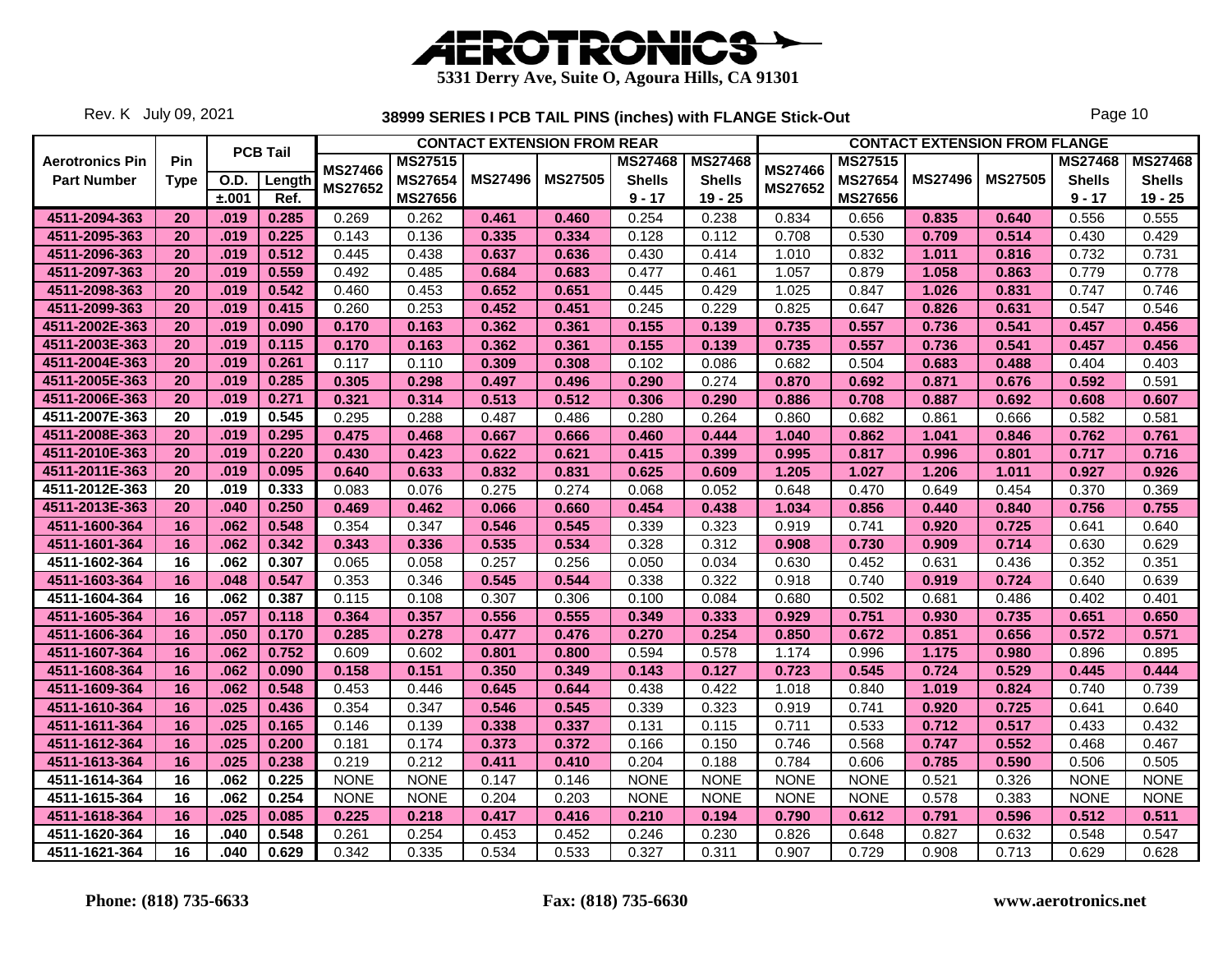

Rev. K July 09, 2021

|                        |             |             |                 |                |                |                | <b>CONTACT EXTENSION FROM REAR</b> |                |                |                |                |                | <b>CONTACT EXTENSION FROM FLANGE</b> |                |                |
|------------------------|-------------|-------------|-----------------|----------------|----------------|----------------|------------------------------------|----------------|----------------|----------------|----------------|----------------|--------------------------------------|----------------|----------------|
| <b>Aerotronics Pin</b> | Pin         |             | <b>PCB Tail</b> |                | <b>MS27515</b> |                |                                    | <b>MS27468</b> | <b>MS27468</b> |                | <b>MS27515</b> |                |                                      | <b>MS27468</b> | <b>MS27468</b> |
| <b>Part Number</b>     | <b>Type</b> | <b>O.D.</b> | Length          | <b>MS27466</b> | MS27654        | <b>MS27496</b> | <b>MS27505</b>                     | <b>Shells</b>  | <b>Shells</b>  | <b>MS27466</b> | MS27654        | <b>MS27496</b> | <b>MS27505</b>                       | <b>Shells</b>  | <b>Shells</b>  |
|                        |             | ±.001       | Ref.            | MS27652        | MS27656        |                |                                    | $9 - 17$       | $19 - 25$      | <b>MS27652</b> | MS27656        |                |                                      | $9 - 17$       | $19 - 25$      |
| 4511-1630-364          | 16          | .035        | 0.135           | <b>NONE</b>    | <b>NONE</b>    | 0.150          | 0.149                              | <b>NONE</b>    | <b>NONE</b>    | <b>NONE</b>    | <b>NONE</b>    | 0.524          | 0.329                                | <b>NONE</b>    | <b>NONE</b>    |
| 4511-1640-364          | 16          | .062        | 0.118           | 0.187          | 0.180          | 0.379          | 0.378                              | 0.172          | 0.156          | 0.752          | 0.574          | 0.753          | 0.558                                | 0.474          | 0.473          |
| 4511-1641-364          | 16          | .062        | 0.138           | 0.207          | 0.200          | 0.399          | 0.398                              | 0.192          | 0.176          | 0.772          | 0.594          | 0.773          | 0.578                                | 0.494          | 0.493          |
| 4511-1642-364          | 16          | .062        | 0.157           | 0.226          | 0.219          | 0.418          | 0.417                              | 0.211          | 0.195          | 0.791          | 0.613          | 0.792          | 0.597                                | 0.513          | 0.512          |
| 4511-1643-364          | 16          | .062        | 0.177           | 0.246          | 0.239          | 0.438          | 0.437                              | 0.231          | 0.215          | 0.811          | 0.633          | 0.812          | 0.617                                | 0.533          | 0.532          |
| 4511-1644-364          | 16          | .062        | 0.197           | 0.266          | 0.259          | 0.458          | 0.457                              | 0.251          | 0.235          | 0.831          | 0.653          | 0.832          | 0.637                                | 0.553          | 0.552          |
| 4511-1645-364          | 16          | .062        | 0.217           | 0.286          | 0.279          | 0.478          | 0.477                              | 0.271          | 0.255          | 0.851          | 0.673          | 0.852          | 0.657                                | 0.573          | 0.572          |
| 4511-1646-364          | 16          | .062        | 0.236           | 0.305          | 0.298          | 0.497          | 0.496                              | 0.290          | 0.274          | 0.870          | 0.692          | 0.871          | 0.676                                | 0.592          | 0.591          |
| 4511-1647-364          | 16          | .062        | 0.118           | 0.220          | 0.213          | 0.412          | 0.411                              | 0.205          | 0.189          | 0.785          | 0.607          | 0.786          | 0.591                                | 0.507          | 0.506          |
| 4511-1648-364          | 16          | .062        | 0.138           | 0.240          | 0.233          | 0.432          | 0.431                              | 0.225          | 0.209          | 0.805          | 0.627          | 0.806          | 0.611                                | 0.527          | 0.526          |
| 4511-1649-364          | 16          | .062        | 0.157           | 0.259          | 0.252          | 0.451          | 0.450                              | 0.244          | 0.228          | 0.824          | 0.646          | 0.825          | 0.630                                | 0.546          | 0.545          |
| 4511-1650-364          | 16          | .062        | 0.177           | 0.279          | 0.272          | 0.471          | 0.470                              | 0.264          | 0.248          | 0.844          | 0.666          | 0.845          | 0.650                                | 0.566          | 0.565          |
| 4511-1651-364          | 16          | .062        | 0.197           | 0.299          | 0.292          | 0.491          | 0.490                              | 0.284          | 0.268          | 0.864          | 0.686          | 0.865          | 0.670                                | 0.586          | 0.585          |
| 4511-1652-364          | 16          | .062        | 0.217           | 0.319          | 0.312          | 0.511          | 0.510                              | 0.304          | 0.288          | 0.884          | 0.706          | 0.885          | 0.690                                | 0.606          | 0.605          |
| 4511-1653-364          | 16          | .062        | 0.236           | 0.338          | 0.331          | 0.530          | 0.529                              | 0.323          | 0.307          | 0.903          | 0.725          | 0.904          | 0.709                                | 0.625          | 0.624          |
| 4511-1654-364          | 16          | .048        | 0.893           | 0.699          | 0.692          | 0.891          | 0.890                              | 0.684          | 0.668          | 1.264          | 1.086          | 1.265          | 1.070                                | 0.986          | 0.985          |
| 4511-1655-364          | 16          | .060        | 0.769           | 0.616          | 0.609          | 0.808          | 0.807                              | 0.601          | 0.585          | 1.181          | 1.003          | 1.182          | 0.987                                | 0.903          | 0.902          |
| 4511-1656-364          | 16          | .062        | 0.301           | 0.231          | 0.224          | 0.423          | 0.422                              | 0.216          | 0.200          | 0.796          | 0.618          | 0.797          | 0.602                                | 0.518          | 0.517          |
| 4511-1657-364          | 16          | .062        | 0.434           | 0.268          | 0.261          | 0.460          | 0.459                              | 0.253          | 0.237          | 0.833          | 0.655          | 0.834          | 0.639                                | 0.555          | 0.554          |
| 4511-1658-364          | 16          | .039        | 0.120           | 0.301          | 0.294          | 0.493          | 0.492                              | 0.286          | 0.270          | 0.866          | 0.688          | 0.867          | 0.672                                | 0.588          | 0.587          |
| 4511-1659-364          | 16          | .062        | 0.280           | 0.283          | 0.276          | 0.475          | 0.474                              | 0.268          | 0.252          | 0.848          | 0.670          | 0.849          | 0.654                                | 0.570          | 0.569          |
| 4511-1660-364          | 16          | .062        | 0.213           | 0.221          | 0.214          | 0.413          | 0.412                              | 0.206          | 0.190          | 0.786          | 0.608          | 0.787          | 0.592                                | 0.508          | 0.507          |
| 4511-1661-364          | 16          | .062        | 0.413           | 0.227          | 0.220          | 0.419          | 0.418                              | 0.212          | 0.196          | 0.792          | 0.614          | 0.793          | 0.598                                | 0.514          | 0.513          |
| 4511-1662-364          | 16          | .062        | 0.239           | 0.053          | 0.046          | 0.245          | 0.244                              | 0.038          | 0.022          | 0.618          | 0.440          | 0.619          | 0.424                                | 0.340          | 0.339          |
| 4511-1663-364          | 16          | .062        | 0.428           | 0.241          | 0.234          | 0.433          | 0.432                              | 0.226          | 0.210          | 0.806          | 0.628          | 0.807          | 0.612                                | 0.528          | 0.527          |
| 4511-1664-364          | 16          | .062        | 0.179           | <b>NONE</b>    | <b>NONE</b>    | 0.177          | 0.176                              | <b>NONE</b>    | <b>NONE</b>    | <b>NONE</b>    | <b>NONE</b>    | 0.551          | 0.356                                | <b>NONE</b>    | <b>NONE</b>    |
| 4511-1665-364          | 16          | .062        | 0.653           | 0.459          | 0.452          | 0.651          | 0.650                              | 0.444          | 0.428          | 1.024          | 0.846          | 1.025          | 0.830                                | 0.746          | 0.745          |
| 4511-1666-364          | 16          | .062        | 0.420           | 0.353          | 0.346          | 0.545          | 0.544                              | 0.338          | 0.322          | 0.918          | 0.740          | 0.919          | 0.724                                | 0.640          | 0.639          |
| 4511-1667-364          | 16          | .062        | 0.330           | 0.263          | 0.256          | 0.455          | 0.454                              | 0.248          | 0.232          | 0.828          | 0.650          | 0.829          | 0.634                                | 0.550          | 0.549          |
| 4511-1668-364          | 16          | .062        | 0.247           | 0.082          | 0.075          | 0.274          | 0.273                              | 0.067          | 0.051          | 0.647          | 0.469          | 0.648          | 0.453                                | 0.369          | 0.368          |
| 4511-1669-364          | 16          | .062        | 0.502           | 0.347          | 0.340          | 0.539          | 0.538                              | 0.332          | 0.316          | 0.912          | 0.734          | 0.913          | 0.718                                | 0.634          | 0.633          |
| 4511-1670-364          | 16          | .062        | 0.635           | 0.560          | 0.553          | 0.752          | 0.751                              | 0.545          | 0.529          | 1.125          | 0.947          | 1.126          | 0.931                                | 0.847          | 0.846          |
| 4511-1671-364          | 16          | .062        | 0.267           | 0.075          | 0.068          | 0.267          | 0.266                              | 0.060          | 0.044          | 0.640          | 0.462          | 0.641          | 0.446                                | 0.362          | 0.361          |
| 4511-1672-364          | 16          | .062        | 0.573           | 0.507          | 0.500          | 0.699          | 0.698                              | 0.492          | 0.476          | 1.072          | 0.894          | 1.073          | 0.878                                | 0.794          | 0.793          |
| 4511-1673-364          | 16          | .062        | 0.250           | 0.430          | 0.423          | 0.622          | 0.621                              | 0.415          | 0.399          | 0.995          | 0.817          | 0.996          | 0.801                                | 0.717          | 0.716          |
| 4511-1674-364          | 16          | .062        | 0.378           | 0.234          | 0.227          | 0.426          | 0.425                              | 0.219          | 0.203          | 0.799          | 0.621          | 0.800          | 0.605                                | 0.521          | 0.520          |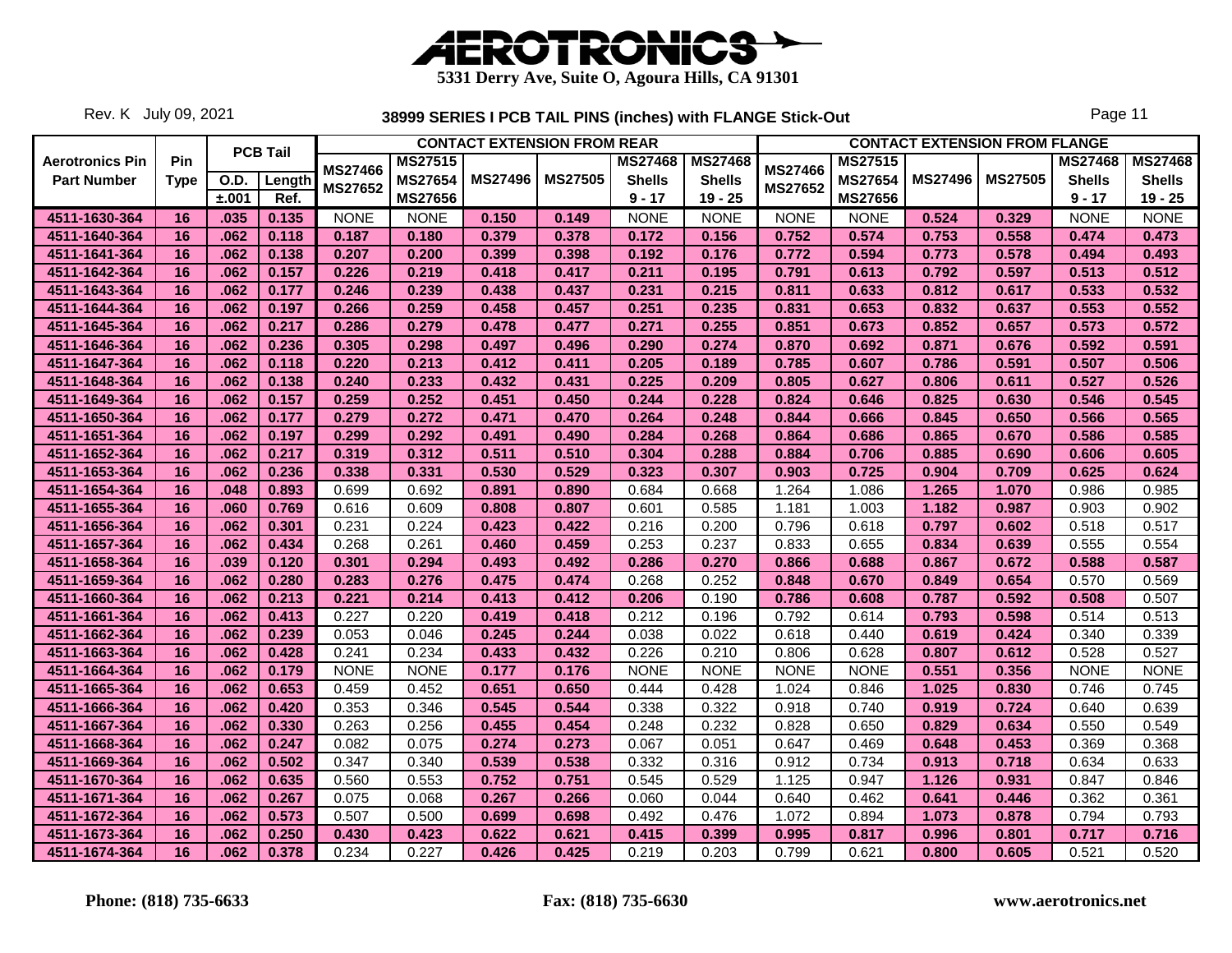

Rev. K July 09, 2021

|                        |                 |             |                 |                           |                |                | <b>CONTACT EXTENSION FROM REAR</b> |                |                |                |                |                | <b>CONTACT EXTENSION FROM FLANGE</b> |                |                |
|------------------------|-----------------|-------------|-----------------|---------------------------|----------------|----------------|------------------------------------|----------------|----------------|----------------|----------------|----------------|--------------------------------------|----------------|----------------|
| <b>Aerotronics Pin</b> | Pin             |             | <b>PCB Tail</b> |                           | <b>MS27515</b> |                |                                    | <b>MS27468</b> | <b>MS27468</b> | <b>MS27466</b> | <b>MS27515</b> |                |                                      | <b>MS27468</b> | <b>MS27468</b> |
| <b>Part Number</b>     | <b>Type</b>     | <b>O.D.</b> | Length          | <b>MS27466</b><br>MS27652 | <b>MS27654</b> | <b>MS27496</b> | <b>MS27505</b>                     | <b>Shells</b>  | <b>Shells</b>  | <b>MS27652</b> | <b>MS27654</b> | <b>MS27496</b> | <b>MS27505</b>                       | <b>Shells</b>  | <b>Shells</b>  |
|                        |                 | ±.001       | Ref.            |                           | MS27656        |                |                                    | $9 - 17$       | $19 - 25$      |                | MS27656        |                |                                      | $9 - 17$       | $19 - 25$      |
| 4511-1675-364          | 16              | .062        | 0.315           | 0.160                     | 0.153          | 0.352          | 0.351                              | 0.145          | 0.129          | 0.725          | 0.547          | 0.726          | 0.531                                | 0.447          | 0.446          |
| 4511-1676-364          | 16              | .062        | 0.380           | 0.561                     | 0.554          | 0.753          | 0.752                              | 0.546          | 0.530          | 1.126          | 0.948          | 1.127          | 0.932                                | 0.848          | 0.847          |
| 4511-1677-364          | 16              | .062        | 0.450           | 0.295                     | 0.288          | 0.487          | 0.486                              | 0.280          | 0.264          | 0.860          | 0.682          | 0.861          | 0.666                                | 0.582          | 0.581          |
| 4511-1678-364          | 16              | .062        | 0.322           | 0.130                     | 0.123          | 0.322          | 0.321                              | 0.115          | 0.099          | 0.695          | 0.517          | 0.696          | 0.501                                | 0.417          | 0.416          |
| 4511-1679-364          | 16              | .062        | 0.385           | <b>NONE</b>               | <b>NONE</b>    | 0.223          | 0.222                              | <b>NONE</b>    | <b>NONE</b>    | <b>NONE</b>    | <b>NONE</b>    | 0.597          | 0.402                                | <b>NONE</b>    | <b>NONE</b>    |
| 4511-1680-364          | 16              | .062        | 0.522           | 0.378                     | 0.371          | 0.570          | 0.569                              | 0.363          | 0.347          | 0.943          | 0.765          | 0.944          | 0.749                                | 0.665          | 0.664          |
| 4511-1681-364          | 16              | .062        | 0.395           | 0.203                     | 0.196          | 0.395          | 0.394                              | 0.188          | 0.172          | 0.768          | 0.590          | 0.769          | 0.574                                | 0.490          | 0.489          |
| 4511-1682-364          | 16              | .062        | 0.301           | 0.236                     | 0.229          | 0.428          | 0.427                              | 0.221          | 0.205          | 0.801          | 0.623          | 0.802          | 0.607                                | 0.523          | 0.522          |
| 4511-1683-364          | 16              | .062        | 0.445           | 0.253                     | 0.246          | 0.445          | 0.444                              | 0.238          | 0.222          | 0.818          | 0.640          | 0.819          | 0.624                                | 0.540          | 0.539          |
| 4511-1684-364          | 16              | .062        | 0.852           | 0.792                     | 0.785          | 0.984          | 0.983                              | 0.777          | 0.761          | 1.357          | 1.179          | 1.358          | 1.163                                | 1.079          | 1.078          |
| 4511-1685-364          | 16              | .062        | 0.397           | 0.315                     | 0.308          | 0.507          | 0.506                              | 0.300          | 0.284          | 0.880          | 0.702          | 0.881          | 0.686                                | 0.602          | 0.601          |
| 4511-1686-364          | 16              | .062        | 0.945           | 0.725                     | 0.718          | 0.917          | 0.916                              | 0.710          | 0.694          | 1.290          | 1.112          | 1.291          | 1.096                                | 1.012          | 1.011          |
| 4511-1687-364          | 16              | .062        | 0.813           | 0.746                     | 0.739          | 0.938          | 0.937                              | 0.731          | 0.715          | 1.311          | 1.133          | 1.312          | 1.117                                | 1.033          | 1.032          |
| 4511-1688-364          | 16              | .062        | 0.512           | 0.445                     | 0.438          | 0.637          | 0.636                              | 0.430          | 0.414          | 1.010          | 0.832          | 1.011          | 0.816                                | 0.732          | 0.731          |
| 4511-1689-364          | 16              | .062        | 0.190           | 0.211                     | 0.204          | 0.403          | 0.402                              | 0.196          | 0.180          | 0.776          | 0.598          | 0.777          | 0.582                                | 0.498          | 0.497          |
| 4511-1690-364          | 16              | .054        | 0.138           | 0.156                     | 0.149          | 0.348          | 0.347                              | 0.141          | 0.125          | 0.721          | 0.543          | 0.722          | 0.527                                | 0.443          | 0.442          |
| 4511-1691-364          | 16              | .040        | 0.200           | 0.178                     | 0.171          | 0.370          | 0.369                              | 0.163          | 0.147          | 0.743          | 0.565          | 0.744          | 0.549                                | 0.465          | 0.464          |
| 4511-1692-364          | 16              | .062        | 0.250           | 0.469                     | 0.462          | 0.661          | 0.660                              | 0.454          | 0.438          | 1.034          | 0.856          | 1.035          | 0.840                                | 0.756          | 0.755          |
| 4511-1200-365          | 12              | .081        | 0.643           | 0.353                     | 0.346          | 0.545          | 0.544                              | 0.338          | 0.322          | 0.918          | 0.740          | 0.919          | 0.724                                | 0.640          | 0.639          |
| 4511-1201-365          | 12              | .081        | 0.473           | 0.183                     | 0.176          | 0.375          | 0.374                              | 0.168          | 0.152          | 0.748          | 0.570          | 0.749          | 0.554                                | 0.470          | 0.469          |
| 4511-1202-365          | 12              | .081        | 0.243           | <b>NONE</b>               | <b>NONE</b>    | 0.145          | 0.144                              | <b>NONE</b>    | <b>NONE</b>    | <b>NONE</b>    | <b>NONE</b>    | 0.519          | 0.324                                | <b>NONE</b>    | <b>NONE</b>    |
| 4511-1203-365          | 12              | .081        | 0.523           | 0.233                     | 0.226          | 0.425          | 0.424                              | 0.218          | 0.202          | 0.798          | 0.620          | 0.799          | 0.604                                | 0.520          | 0.519          |
| 4511-1204-365          | $\overline{12}$ | .081        | 0.157           | 0.216                     | 0.209          | 0.408          | 0.407                              | 0.201          | 0.185          | 0.781          | 0.603          | 0.782          | 0.587                                | 0.503          | 0.502          |
| 4511-1205-365          | 12              | .081        | 0.213           | 0.340                     | 0.333          | 0.532          | 0.531                              | 0.325          | 0.309          | 0.905          | 0.727          | 0.906          | 0.711                                | 0.627          | 0.626          |
| 4511-1206-365          | 12              | .081        | 0.244           | 0.301                     | 0.294          | 0.493          | 0.492                              | 0.286          | 0.270          | 0.866          | 0.688          | 0.867          | 0.672                                | 0.588          | 0.587          |
| 4511-1207-365          | $12 \,$         | .081        | 0.880           | 0.585                     | 0.578          | 0.777          | 0.776                              | 0.570          | 0.554          | 1.150          | 0.972          | 1.151          | 0.956                                | 0.872          | 0.871          |
| 4511-1208-365          | 12              | .080        | 0.706           | 0.462                     | 0.455          | 0.654          | 0.653                              | 0.447          | 0.431          | 1.027          | 0.849          | 1.028          | 0.833                                | 0.749          | 0.748          |
| 4511-1210-365          | 12              | .081        | 0.145           | 0.146                     | 0.139          | 0.338          | 0.337                              | 0.131          | 0.115          | 0.711          | 0.533          | 0.712          | 0.517                                | 0.433          | 0.432          |
| 4511-1211-365          | 12              | .081        | 0.180           | 0.181                     | 0.174          | 0.373          | 0.372                              | 0.166          | 0.150          | 0.746          | 0.568          | 0.747          | 0.552                                | 0.468          | 0.467          |
| 4511-1230-365          | 12              | .081        | 0.300           | 0.526                     | 0.519          | 0.718          | 0.717                              | 0.511          | 0.495          | 1.091          | 0.913          | 1.092          | 0.897                                | 0.813          | 0.812          |
| 4511-1231-365          | 12              | .081        | 0.590           | 0.598                     | 0.591          | 0.790          | 0.789                              | 0.583          | 0.567          | 1.163          | 0.985          | 1.164          | 0.969                                | 0.885          | 0.884          |
| 4511-1240-365          | 12              | .081        | 0.118           | 0.187                     | 0.180          | 0.379          | 0.378                              | 0.172          | 0.156          | 0.752          | 0.574          | 0.753          | 0.558                                | 0.474          | 0.473          |
| 4511-1241-365          | 12              | .081        | 0.138           | 0.207                     | 0.200          | 0.399          | 0.398                              | 0.192          | 0.176          | 0.772          | 0.594          | 0.773          | 0.578                                | 0.494          | 0.493          |
| 4511-1242-365          | 12              | .081        | 0.157           | 0.226                     | 0.219          | 0.418          | 0.417                              | 0.211          | 0.195          | 0.791          | 0.613          | 0.792          | 0.597                                | 0.513          | 0.512          |
| 4511-1243-365          | 12              | .081        | 0.177           | 0.246                     | 0.239          | 0.438          | 0.437                              | 0.231          | 0.215          | 0.811          | 0.633          | 0.812          | 0.617                                | 0.533          | 0.532          |
| 4511-1244-365          | 12              | .081        | 0.197           | 0.266                     | 0.259          | 0.458          | 0.457                              | 0.251          | 0.235          | 0.831          | 0.653          | 0.832          | 0.637                                | 0.553          | 0.552          |